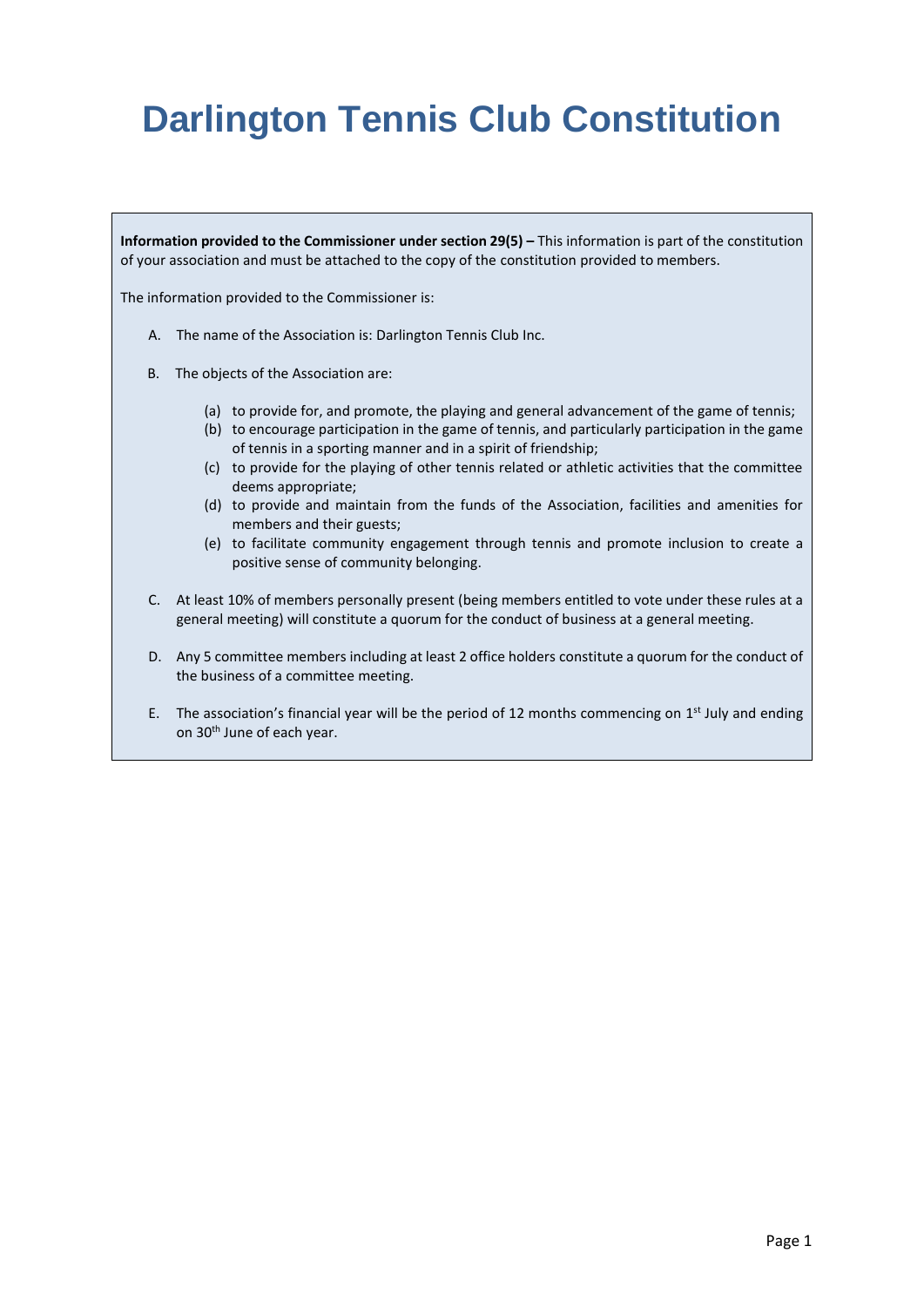

# **Constitution**

# **DARLINGTON TENNIS CLUB (INC)**

**under the Associations Incorporation Act 2015 (WA)**

**Adopted 18th August 2019**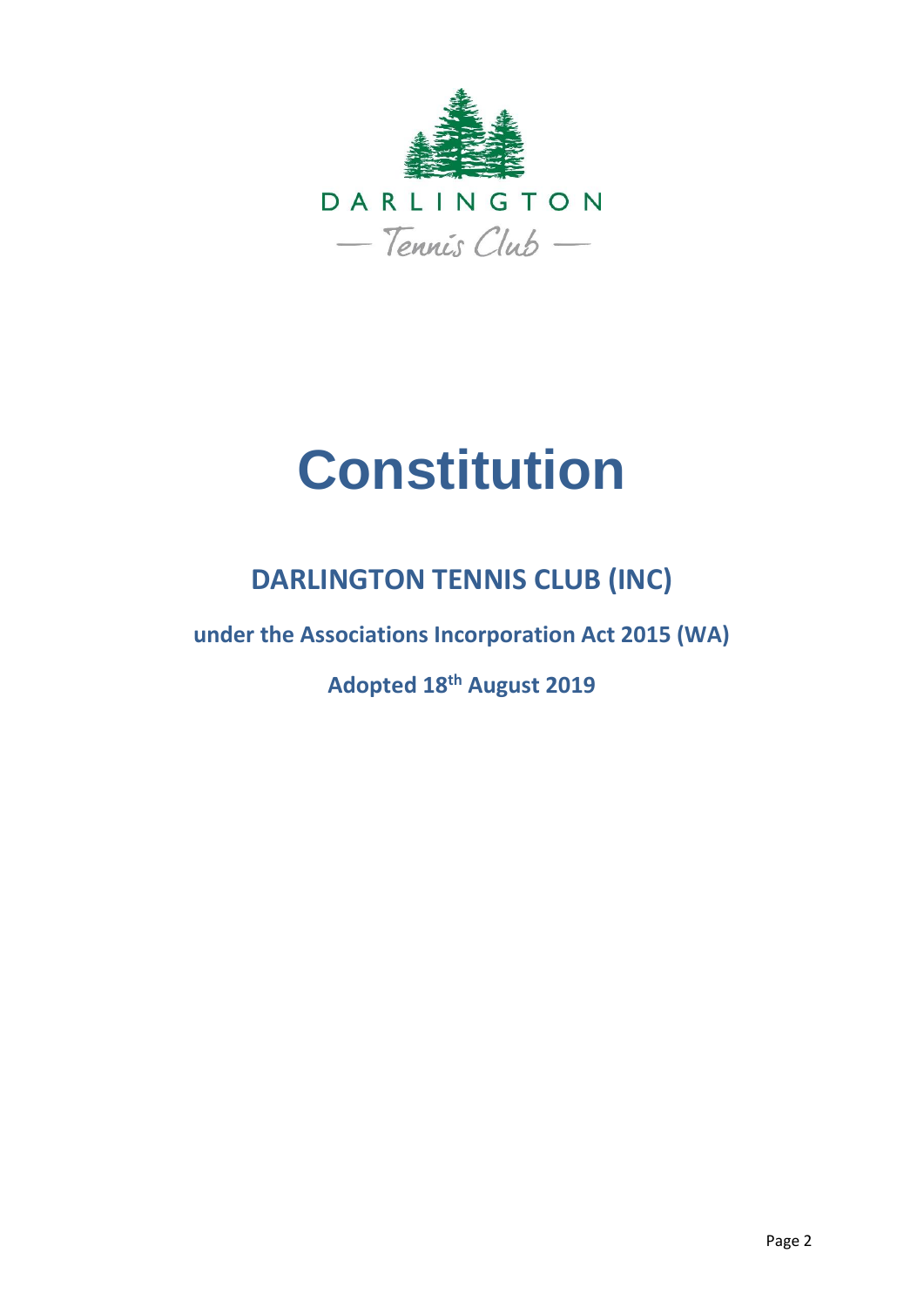## TABLE OF CONTENTS

| 1.  |  |  |  |  |  |
|-----|--|--|--|--|--|
| 2.  |  |  |  |  |  |
|     |  |  |  |  |  |
| 3.  |  |  |  |  |  |
|     |  |  |  |  |  |
|     |  |  |  |  |  |
| 4.  |  |  |  |  |  |
| 5.  |  |  |  |  |  |
| 6.  |  |  |  |  |  |
| 7.  |  |  |  |  |  |
| 8.  |  |  |  |  |  |
| 9.  |  |  |  |  |  |
| 10. |  |  |  |  |  |
| 11. |  |  |  |  |  |
|     |  |  |  |  |  |
| 12. |  |  |  |  |  |
|     |  |  |  |  |  |
| 13. |  |  |  |  |  |
|     |  |  |  |  |  |
|     |  |  |  |  |  |
| 14. |  |  |  |  |  |
|     |  |  |  |  |  |
| 15. |  |  |  |  |  |
| 16. |  |  |  |  |  |
|     |  |  |  |  |  |
| 17. |  |  |  |  |  |
| 18. |  |  |  |  |  |
| 19. |  |  |  |  |  |
| 20. |  |  |  |  |  |
| 21. |  |  |  |  |  |
|     |  |  |  |  |  |
| 22. |  |  |  |  |  |
| 23. |  |  |  |  |  |
| 24. |  |  |  |  |  |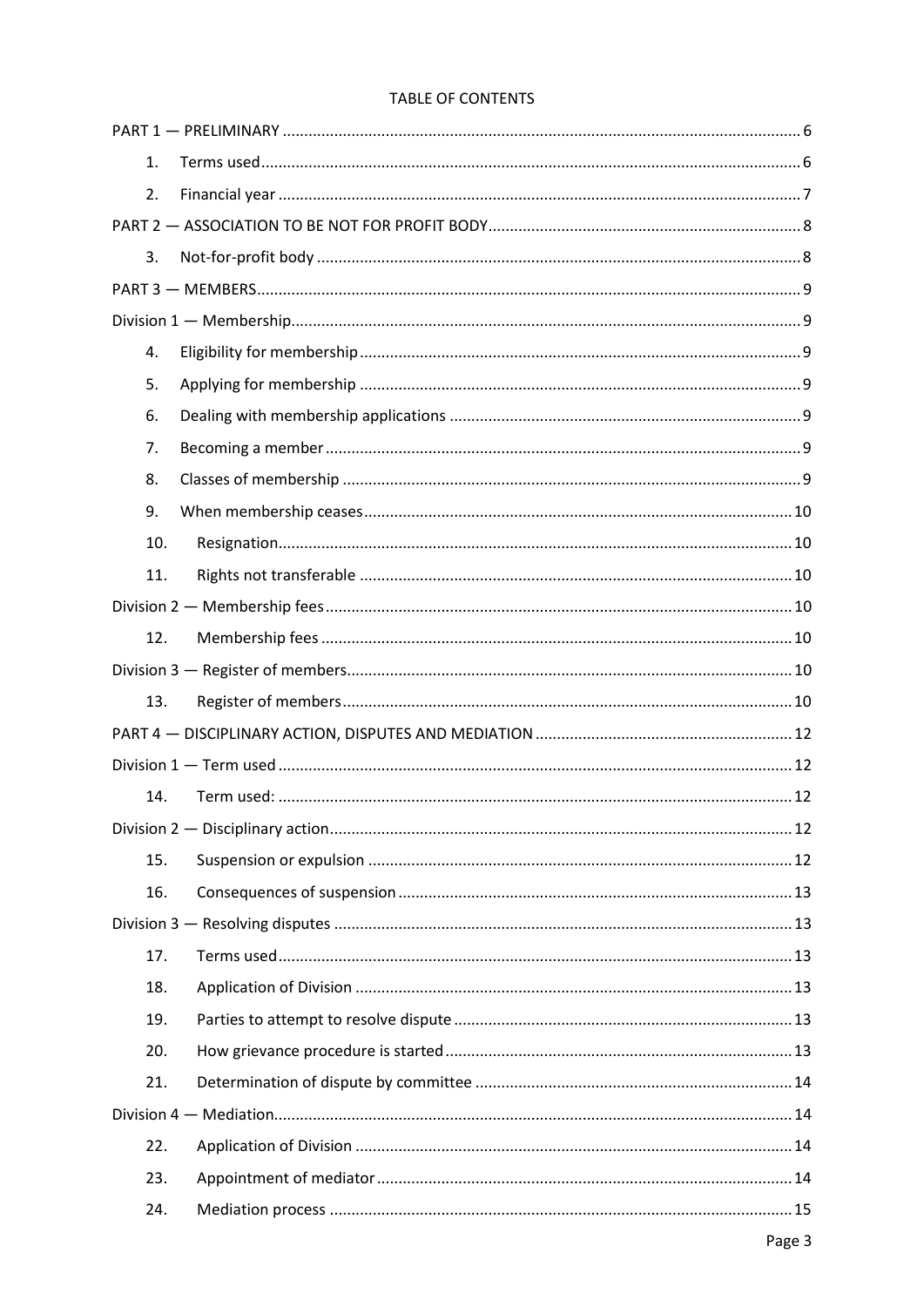| 25. | If mediation results in decision to suspend or expel being revoked  15 |  |
|-----|------------------------------------------------------------------------|--|
|     |                                                                        |  |
|     |                                                                        |  |
| 26. |                                                                        |  |
|     |                                                                        |  |
| 27. |                                                                        |  |
| 28. |                                                                        |  |
| 29. |                                                                        |  |
| 30. |                                                                        |  |
|     |                                                                        |  |
| 31. |                                                                        |  |
| 32. |                                                                        |  |
| 33. |                                                                        |  |
| 34. |                                                                        |  |
| 35. |                                                                        |  |
| 36. |                                                                        |  |
| 37. |                                                                        |  |
| 38. |                                                                        |  |
| 39. |                                                                        |  |
| 40. |                                                                        |  |
|     |                                                                        |  |
| 41. |                                                                        |  |
| 42. |                                                                        |  |
| 43. |                                                                        |  |
| 44. |                                                                        |  |
| 45. |                                                                        |  |
| 46. |                                                                        |  |
| 47. |                                                                        |  |
|     |                                                                        |  |
| 48. |                                                                        |  |
| 49. |                                                                        |  |
|     |                                                                        |  |
| 50. |                                                                        |  |
| 51. |                                                                        |  |
| 52. |                                                                        |  |
| 53. |                                                                        |  |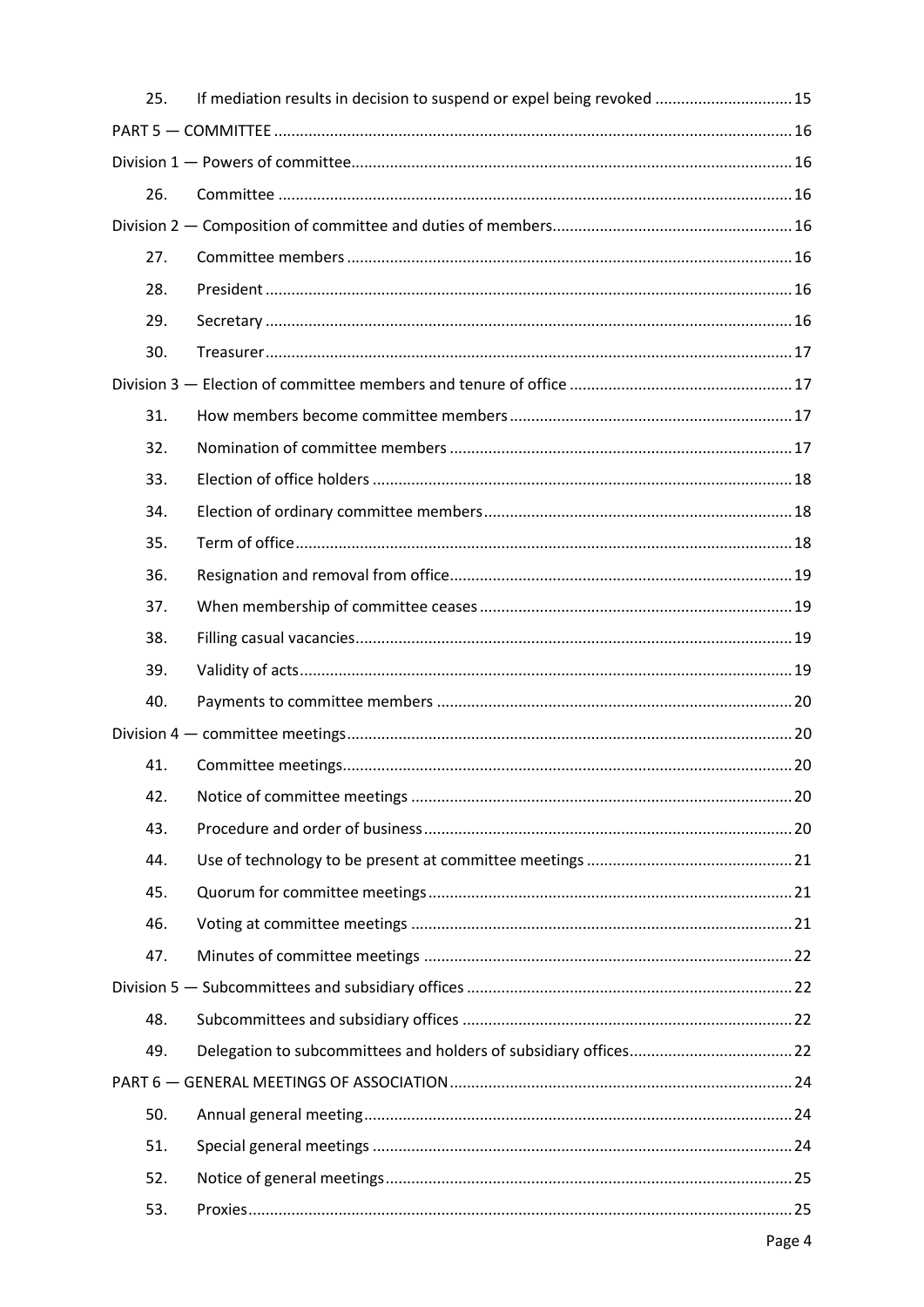<span id="page-4-0"></span>

|  | 54. |                                                                                    |  |  |
|--|-----|------------------------------------------------------------------------------------|--|--|
|  | 55. |                                                                                    |  |  |
|  | 56. |                                                                                    |  |  |
|  | 57. |                                                                                    |  |  |
|  | 58. |                                                                                    |  |  |
|  | 59. |                                                                                    |  |  |
|  | 60. |                                                                                    |  |  |
|  |     |                                                                                    |  |  |
|  | 61. |                                                                                    |  |  |
|  | 62. |                                                                                    |  |  |
|  | 63. |                                                                                    |  |  |
|  |     |                                                                                    |  |  |
|  | 64. |                                                                                    |  |  |
|  | 65. |                                                                                    |  |  |
|  | 66. |                                                                                    |  |  |
|  | 67. |                                                                                    |  |  |
|  | 68. |                                                                                    |  |  |
|  | 69. |                                                                                    |  |  |
|  | 70. | Publication by committee members of statements about Association business          |  |  |
|  |     |                                                                                    |  |  |
|  | 71. | Distribution of surplus property on cancellation of incorporation or winding up 32 |  |  |
|  | 72. |                                                                                    |  |  |
|  |     |                                                                                    |  |  |
|  | 73. |                                                                                    |  |  |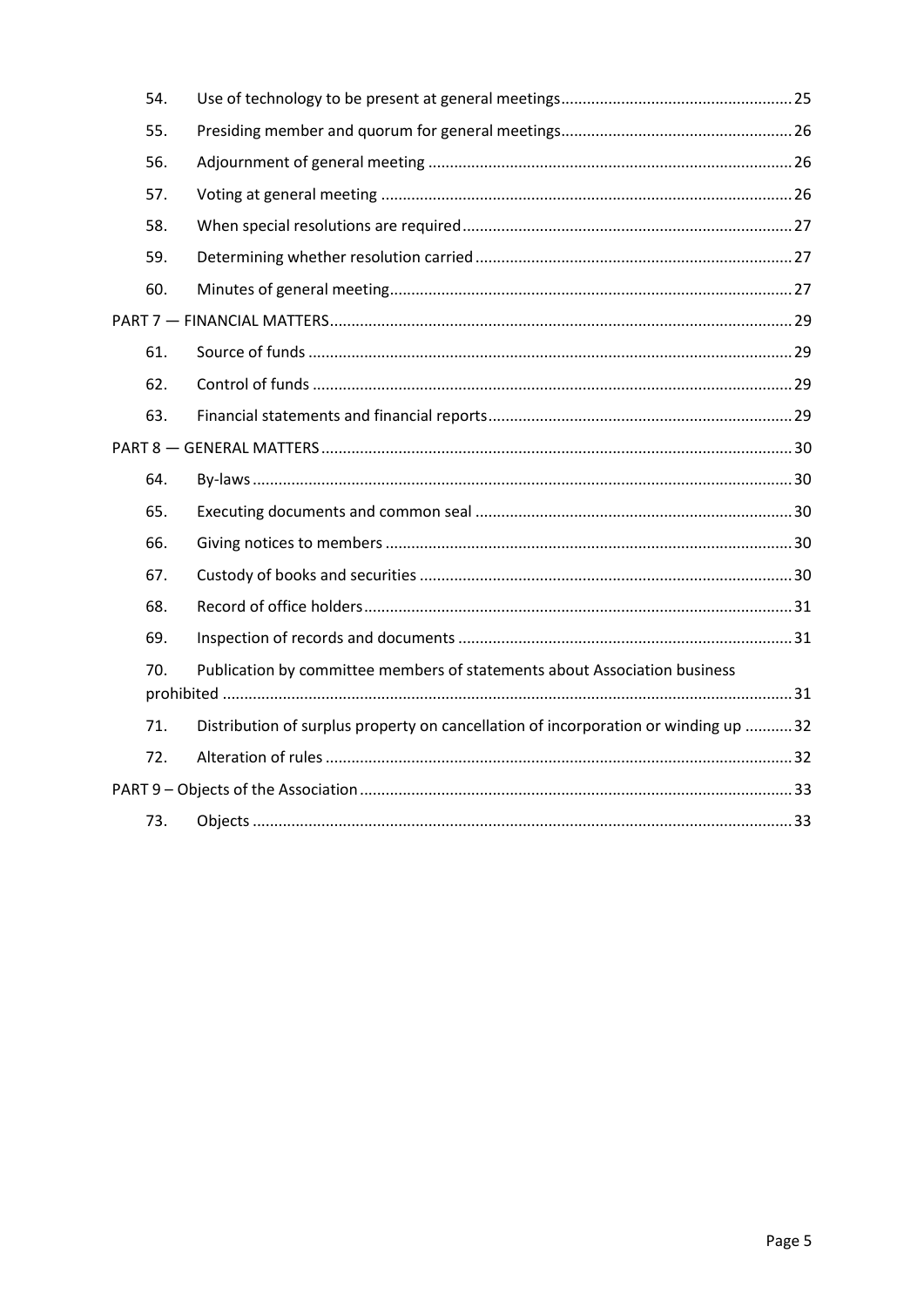# **PART 1 — PRELIMINARY**

#### <span id="page-5-0"></span>**1. Terms used**

In this Constitution, unless the contrary intention appears —

*Act* means the *Associations Incorporation Act 2015*;

*Association* means Darlington Tennis Club (Inc);

*books*, of the Association, includes the following —

- (a) a register;
- (b) financial records, financial statements or financial reports, however compiled, recorded or stored;
- (c) a document;
- (d) any other record of information;

*chairperson* means the committee member holding the title of the chairperson of the Association;

*Commissioner* means the person for the time being designated as the Commissioner under section 153 of the Act;

*committee* means the management committee of the Association;

*committee meeting* means a meeting of the committee;

*committee member* means a member of the committee;

#### *financial records* includes —

- (a) invoices, receipts, orders for the payment of money, bills of exchange, cheques, promissory notes and vouchers; and
- (b) documents of prime entry; and
- (c) working papers and other documents needed to explain
	- (i) the methods by which financial statements are prepared; and
	- (ii) adjustments to be made in preparing financial statements;

*financial report*, of a tier 2 association or a tier 3 association, has the meaning given in section 63 of the Act;

*financial statements* means the financial statements in relation to the Association required under Part 5 Division 3 of the Act;

*financial year*, of the Association, has the meaning given in clause 2;

*general meeting*, of the Association, means a meeting of the Association that all members are entitled to receive notice of and to attend;

*member* means a person who is a member of the Association;

*ordinary committee member* means a committee member who is not an office holder of the Association under clause 27(2);

*ordinary member* means a member with the rights referred to in clause 8(5);

*register of members* means the register of members referred to in section 53 of the Act;

*secretary* means the committee member holding office as the secretary of the Association;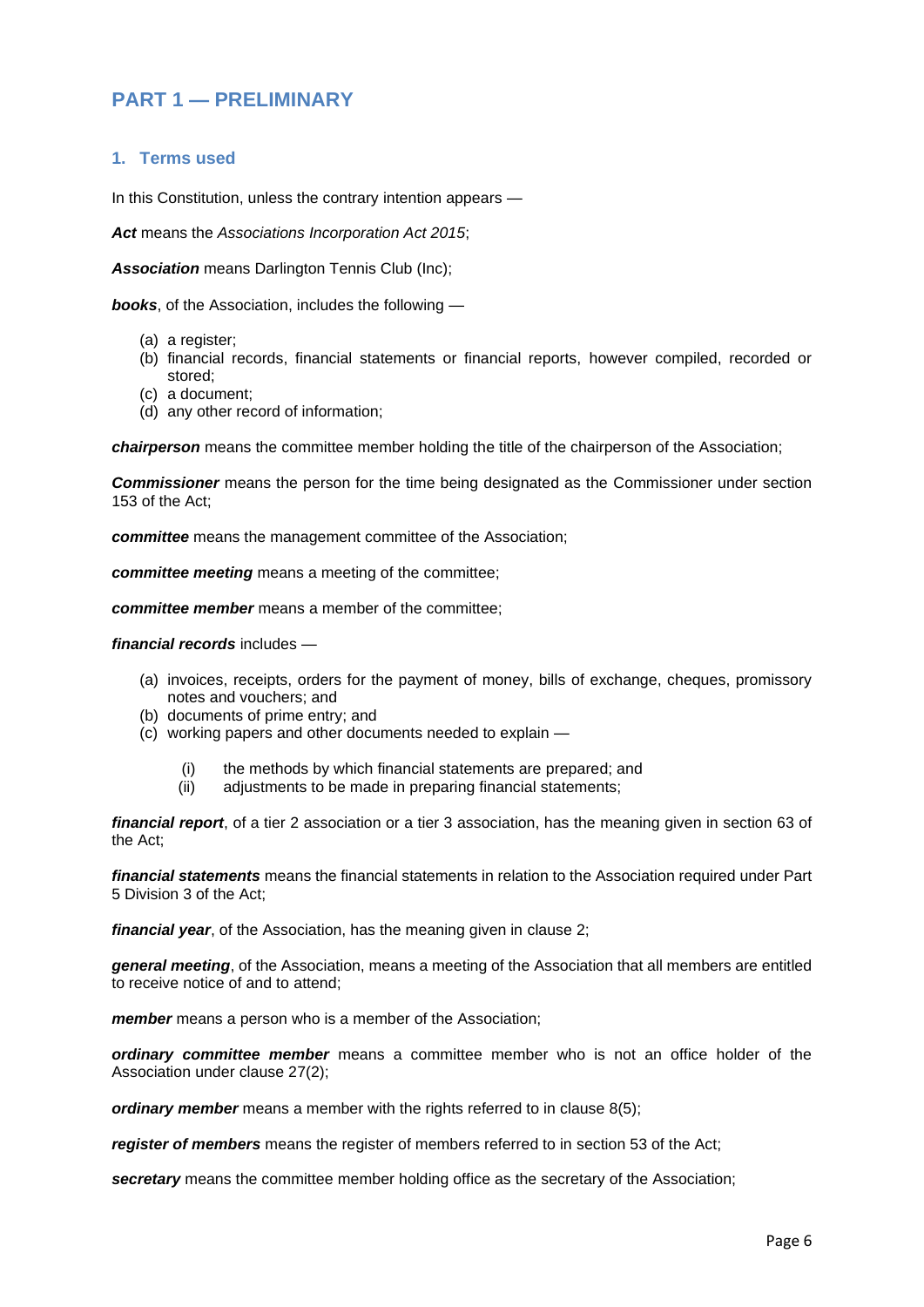*special general meeting* means a general meeting of the Association other than the annual general meeting;

*special resolution* means a resolution passed by the members at a general meeting in accordance with section 51 of the Act;

**subcommittee** means a subcommittee appointed by the committee under clause 48(1)(a);

*Tennis Australia* means Tennis Australia Limited;

*Tennis West* means Western Australia Tennis Association Inc. trading as Tennis West;

*tier 1 association* means an incorporated association to which section 64(1) of the Act applies;

*tier 2 association* means an incorporated association to which section 64(2) of the Act applies;

*tier 3 association* means an incorporated association to which section 64(3) of the Act applies;

*treasurer* means the committee member holding office as the treasurer of the Association.

#### <span id="page-6-0"></span>**2. Financial year**

- (1) The first financial year of the Association under the *Associations Incorporation Act 2015* (WA) is 1 st July 2019 to 30<sup>th</sup> June 2020.
- (2) Each subsequent financial year of the Association is the period of 12 months commencing at the termination of the first financial year or the anniversary of that termination.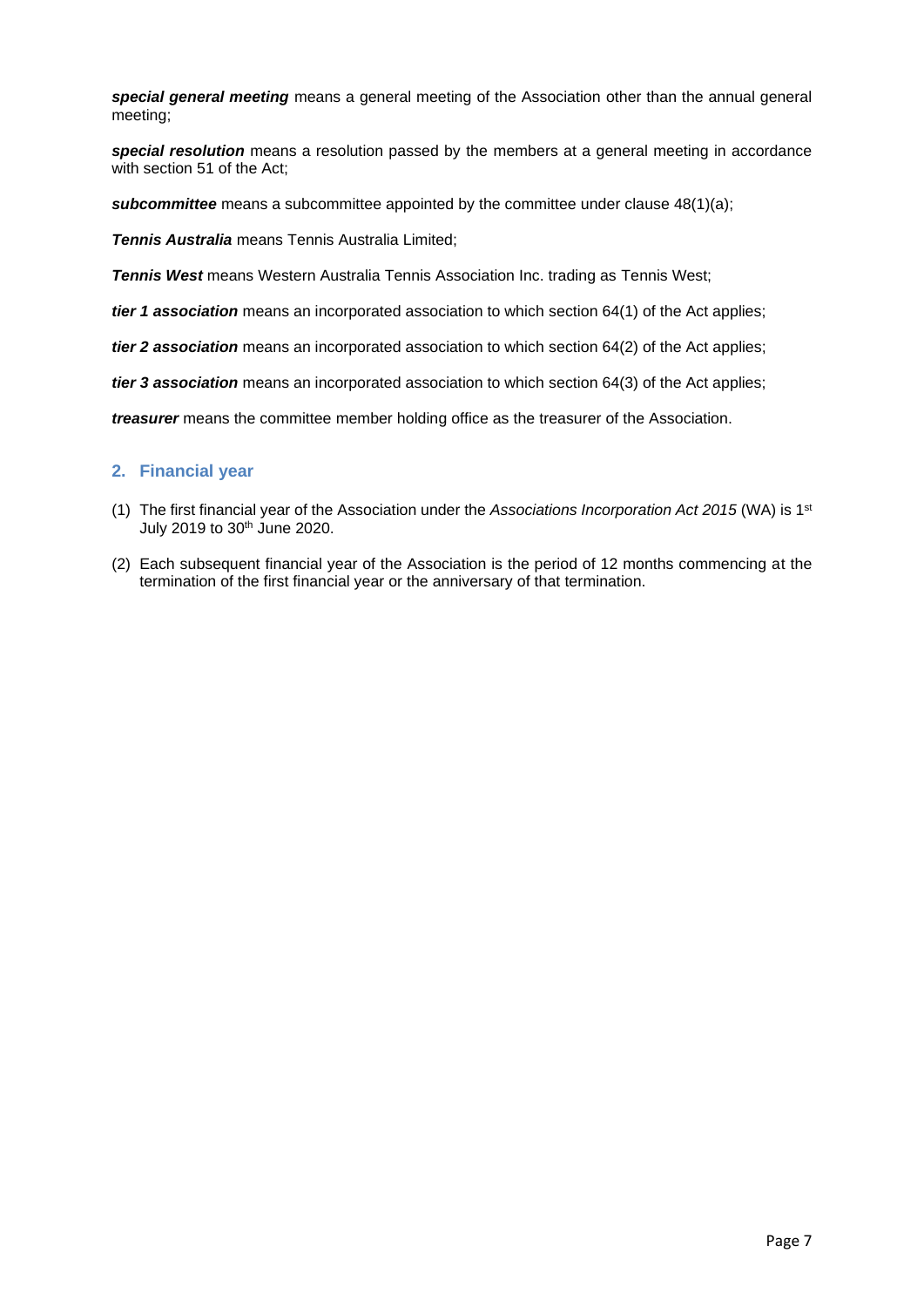# <span id="page-7-0"></span>**PART 2 — ASSOCIATION TO BE NOT FOR PROFIT BODY**

#### <span id="page-7-1"></span>**3. Not-for-profit body**

- (1) The property and income of the Association must be applied solely towards the promotion of the objects or purposes of the Association and no part of that property or income may be paid or otherwise distributed, directly or indirectly, to any member, except in good faith in the promotion of those objects or purposes.
- (2) A payment may be made to a member out of the funds of the Association only if it is authorised under sub-clause (3).
- (3) A payment to a member out of the funds of the Association is authorised if it is
	- (a) the payment in good faith to the member as reasonable remuneration for any services provided to the Association, or for goods supplied to the Association, in the ordinary course of business; or
	- (b) the payment of interest, on money borrowed by the Association from the member, at a rate not greater than the cash rate published from time to time by the Reserve Bank of Australia; or
	- (c) the payment of reasonable rent to the member for premises leased by the member to the Association; or
	- (d) the reimbursement of reasonable expenses properly incurred by the member on behalf of the Association.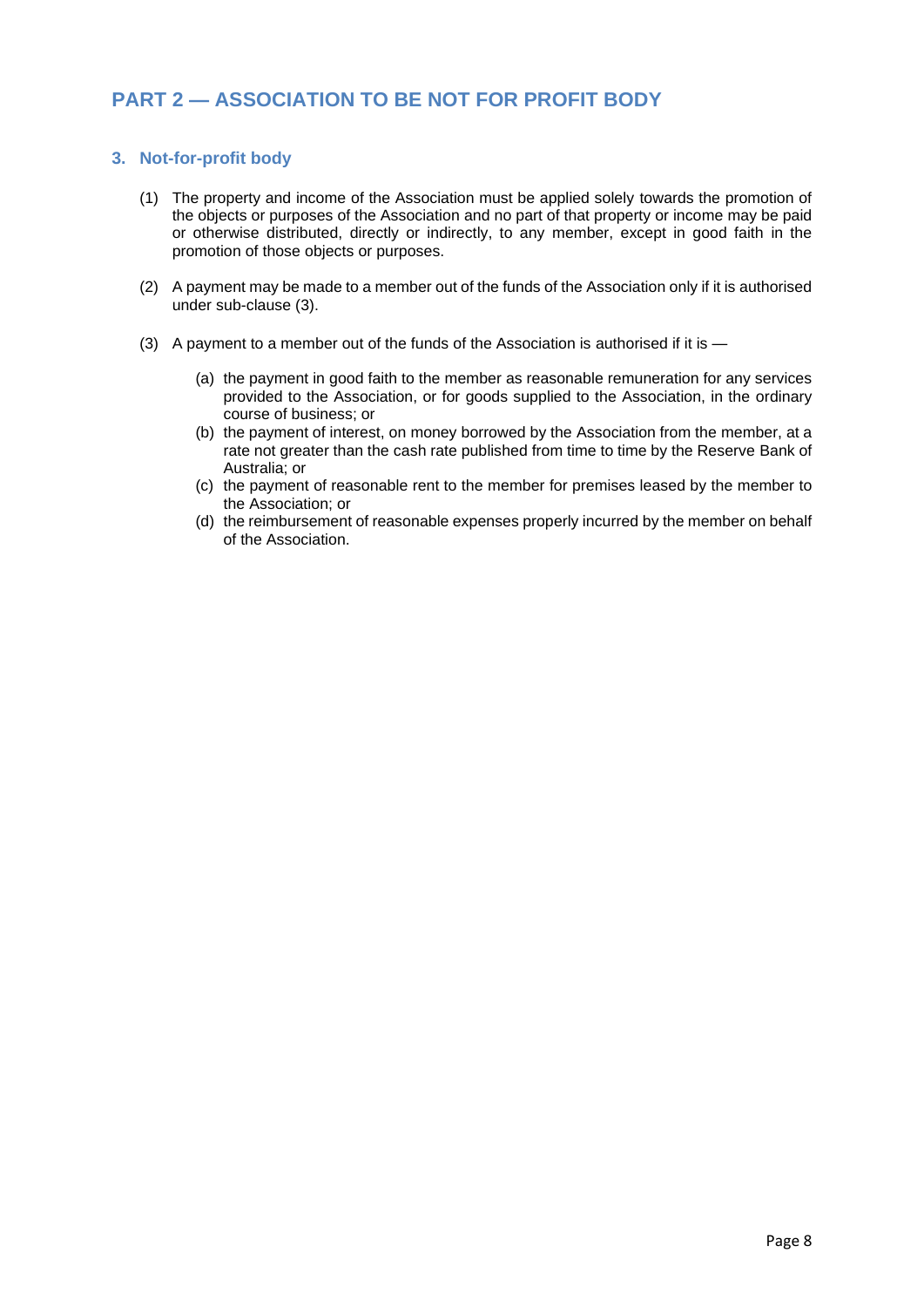# <span id="page-8-0"></span>**PART 3 — MEMBERS**

# <span id="page-8-1"></span>**Division 1 — Membership**

#### <span id="page-8-2"></span>**4. Eligibility for membership**

(1) Any person who supports the objects or purposes of the Association is eligible to apply to become a member.

#### <span id="page-8-3"></span>**5. Applying for membership**

- (1) A person who wants to become a member must apply in such form as the committee directs from time to time.
- (2) The applicant must specify in the application the class of membership, if there is more than one, to which the application relates.

#### <span id="page-8-4"></span>**6. Dealing with membership applications**

- (1) The committee has the power to reject an application for membership.
- (2) An applicant whose application for membership of the Association is rejected under sub-clause (1) must, if he or she wishes to appeal against that decision, give notice to the secretary of his or her intention to do so within a period of 14 days from the date he or she is advised of the rejection.
- (3) When notice is given under sub-clause (2), the Association must refer the matter to Tennis West which must either confirm or set aside the decision of the committee to reject the application, after having afforded the applicant who gave that notice a reasonable opportunity to be heard by, or to make representations in writing to, Tennis West. As soon as practicable after Tennis West makes that determination, the secretary must notify the applicant, in writing, that Tennis West approved or rejected the application (whichever is applicable).

#### <span id="page-8-5"></span>**7. Becoming a member**

- (1) An applicant for membership of the Association becomes a member when
	- (a) the application for membership has been accepted; and
	- (b) the applicant pays any membership fees payable to the Association under clause 12.
	- (c) The Association must give each person who becomes a member of the Association of copy of the rules in force at the time their membership commences.
	- (d) It is acceptable for the Association to provide a copy of the rules to new members by electronic transmission or providing the details for the website where the rules may be downloaded. A hard copy must be provided if the member requests that the rules be provided in that manner.

#### <span id="page-8-6"></span>**8. Classes of membership**

- (1) Membership categories of the Association shall be determined by the committee from time to time.
- (2) Subject to sub-clause (3), a member has full voting rights and any other rights conferred on members by this constitution or approved by resolution at a general meeting or determined by the committee.
- (3) A member who has not reached the age of 16 years is ineligible to vote.
- (4) The number of members of any class is not limited unless otherwise approved by resolution at a general meeting.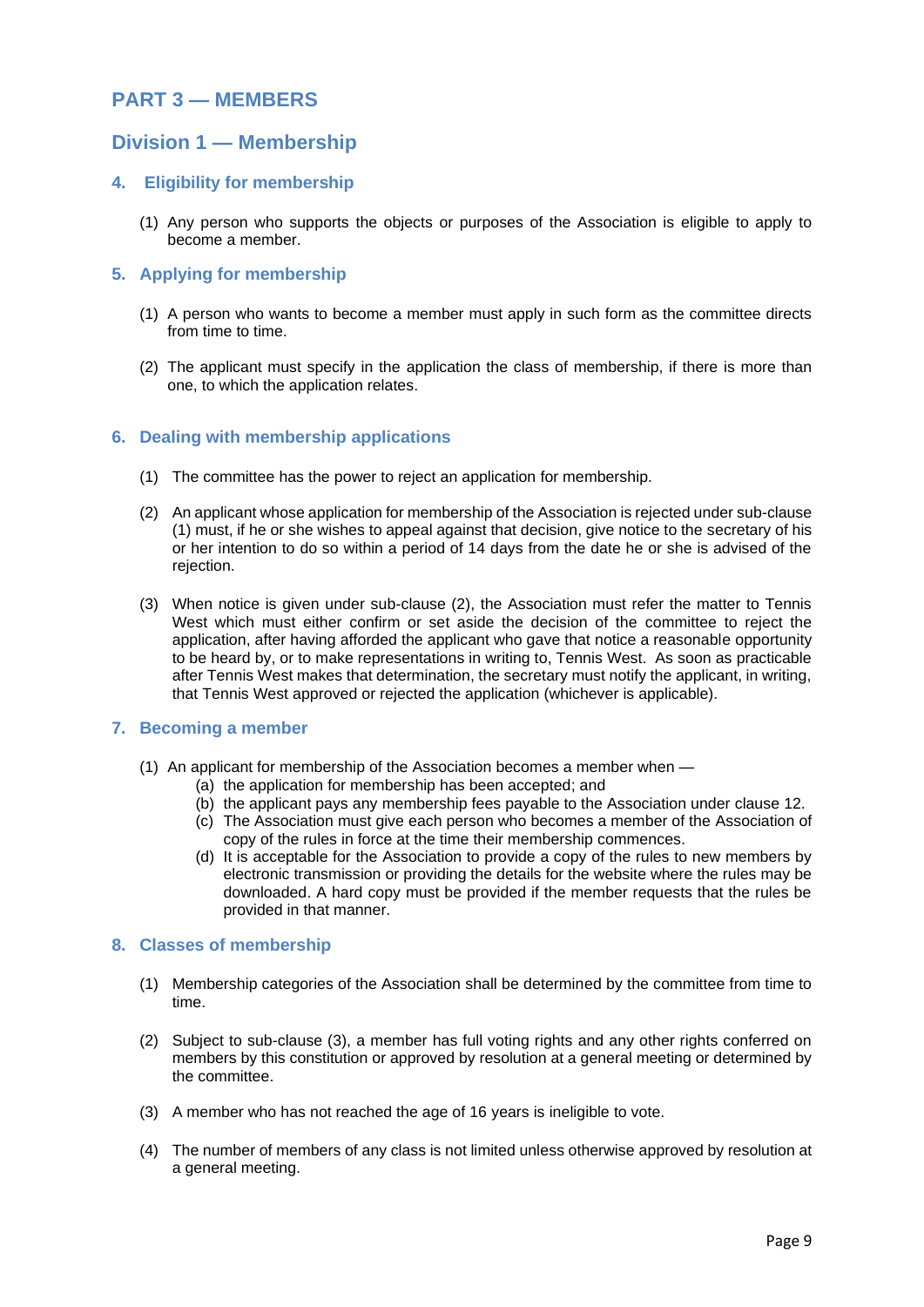#### <span id="page-9-0"></span>**9. When membership ceases**

- (1) A person ceases to be a member when any of the following takes place
	- (a) the person dies;
	- (b) the person resigns from the Association under clause 10;
	- (c) the person is expelled from the Association under clause 15;
	- (d) the person ceases to be a member under clause 12(4).
- (2) The secretary must keep a record, for at least one year after a person ceases to be a member, of the date on which the person ceased to be a member.

#### <span id="page-9-1"></span>**10. Resignation**

- (1) A member may resign from membership of the Association by giving written notice of the resignation to the secretary.
- (2) The resignation takes effect
	- (a) when the secretary receives the notice; or
	- (b) if a later time is stated in the notice, at that later time.

(3) A person who has resigned from membership of the Association remains liable for any fees that are owed to the Association (the *owed amount*) at the time of resignation.

(4) The owed amount may be recovered by the Association in a court of competent jurisdiction as a debt due to the Association.

#### <span id="page-9-2"></span>**11. Rights not transferable**

The rights of a member are not transferable and end when membership ceases.

# <span id="page-9-3"></span>**Division 2 — M**e**mbership fees**

#### <span id="page-9-4"></span>**12. Membership fees**

- (1) The committee must determine the entrance fee (if any) and the annual membership fee (if any) to be paid for membership of the Association from time to time.
- (2) The fees determined under sub-clause (1) may be different for different classes of membership.
- (3) A member must pay the annual membership fee to the treasurer, or another person authorised by the committee to accept payments, by the date (the *due date*) determined by the committee.
- (4) If a member has not paid the annual membership fee by the due date, the member will cease to be a member.

# <span id="page-9-5"></span>**Division 3 — Register of members**

#### <span id="page-9-6"></span>**13. Register of members**

- (1) The secretary, or another person authorised by the committee, is responsible for the requirements imposed on the Association under section 53 of the Act to maintain the register of members and record in that register any change in the membership of the Association.
- (2) In addition to the matters referred to in section 53(2) of the Act (being the member's name and a residential, postal or email address), the register of members must include the class of membership (if applicable) to which each member belongs and the date on which each member becomes a member.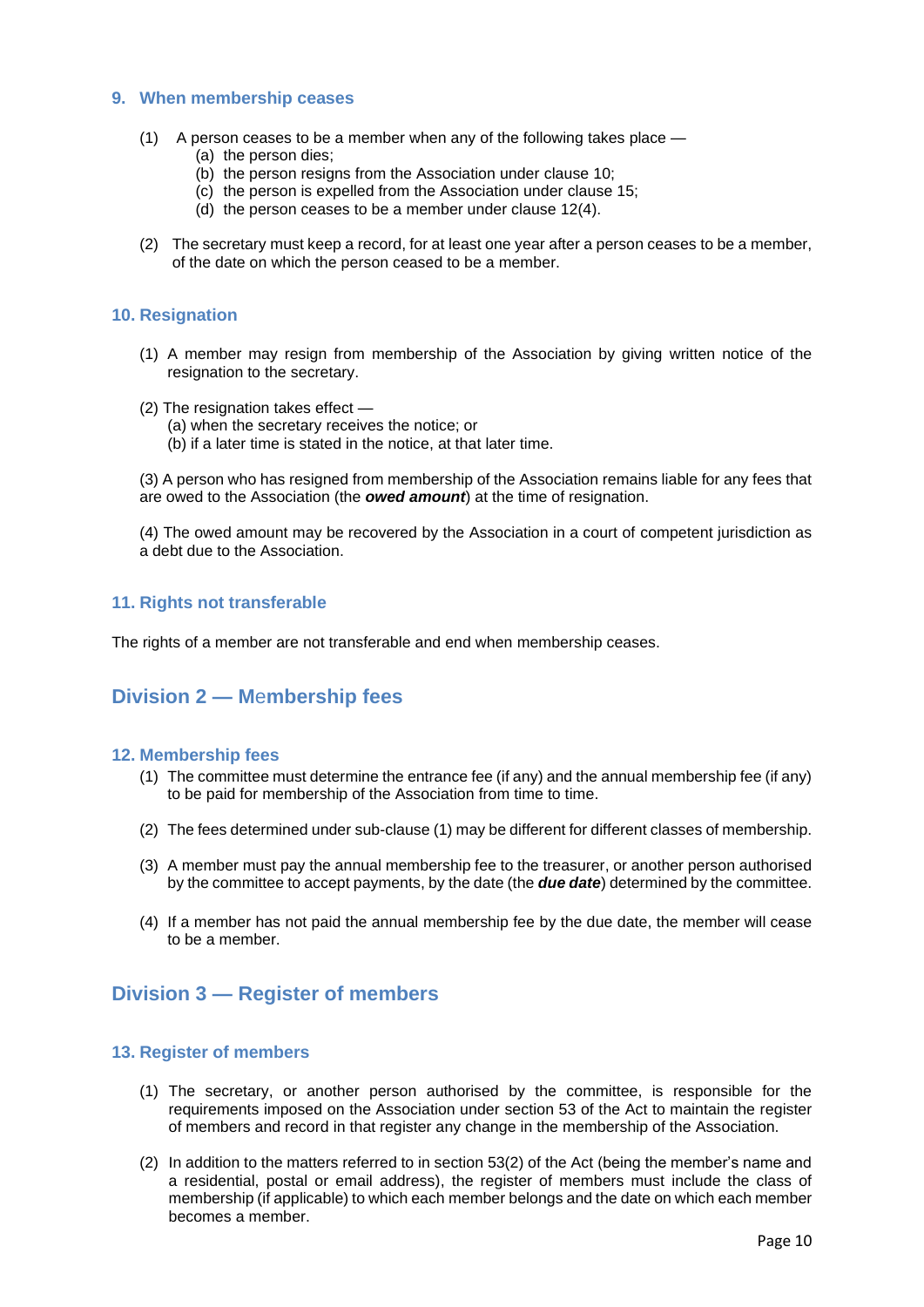- (3) The register of members must be kept at the secretary's place of residence, or at another place determined by the committee.
- (4) A member who wishes to inspect the register of members must contact the secretary to make the necessary arrangements.
- $(5)$  If
	- (a) a member inspecting the register of members wishes to make a copy of, or take an extract from, the register under section 54(2) of the Act; or
	- (b) a member makes a written request under section 56(1) of the Act to be provided with a copy of the register of members,

the committee may require the member to provide a statutory declaration setting out the purpose for which the copy or extract is required and declaring that the purpose is connected with the affairs of the Association.

- (6) A member must not use information about a person obtained from the register to contact or send material to the person, other than for:
	- (a) the purposes of sending the person a notice in respect of a meeting or other event relating to the Association or other material relating to the Association, or
	- (b) any other purpose necessary to comply with a requirement of the Act or this Constitution.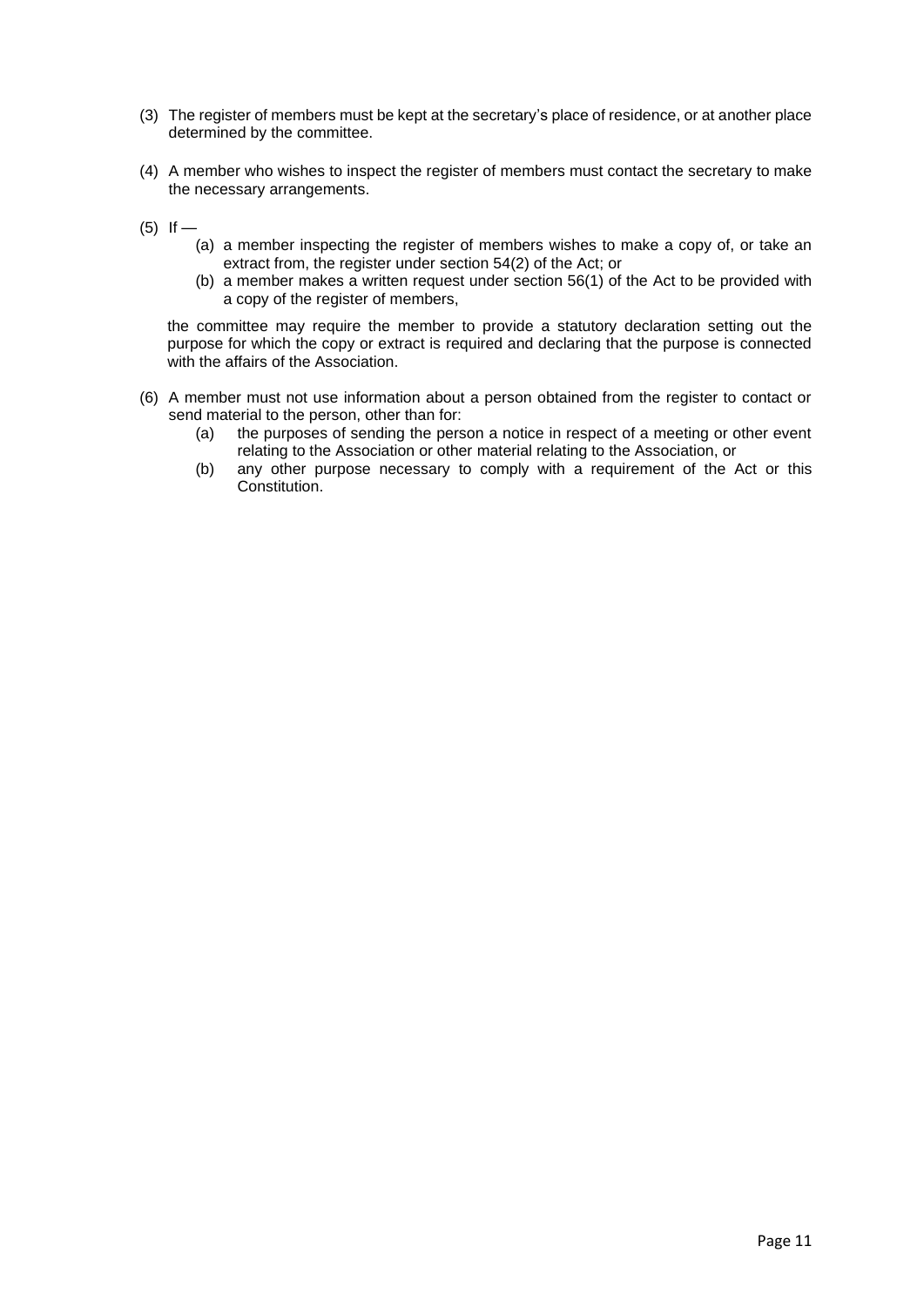# <span id="page-11-0"></span>**PART 4 — DISCIPLINARY ACTION, DISPUTES AND MEDIATION**

# <span id="page-11-1"></span>**Division 1 — Term used**

#### <span id="page-11-2"></span>**14. Term used:**

In this Part —

*member,* in relation to a member who is expelled from the Association, includes former member.

# <span id="page-11-3"></span>**Division 2 — Disciplinary action**

#### <span id="page-11-4"></span>**15. Suspension or expulsion**

- (1) The committee may decide to suspend a member's membership or to expel a member from the Association if, in the opinion of the committee:
	- (a) the member's conduct is detrimental to the interests of the Association;
	- (b) the member has acted in a manner unbecoming of a member or contrary to the objects of the Association;
	- (c) the member has brought the Association, another member, or the sport of tennis into disrepute;
	- (d) the member has breached a policy referred to in clause 73;
	- (e) the member has breached a by-law of the Association; or
	- (f) suspension or expulsion is appropriate in all of the circumstances.
- (2) The secretary must give the member written notice of the proposed suspension or expulsion at least 28 days before the committee meeting at which the proposal is to be considered by the committee.
- (3) The notice given to the member must state
	- (a) when and where the committee meeting is to be held; and
	- (b) the grounds on which the proposed suspension or expulsion is based; and
	- (c) that the member may attend the meeting and will be given a reasonable opportunity to make written or oral (or both written and oral) submissions to the committee about the proposed suspension or expulsion.
- (4) At the committee meeting, the committee must
	- (a) give the member a reasonable opportunity to make written or oral (or both written and oral) submissions to the committee about the proposed suspension or expulsion; and
	- (b) give due consideration to any submissions so made; and
	- (c) decide
		- (i) whether or not to suspend the member's membership and, if the decision is to suspend the membership, the period of suspension; or
		- (ii) whether or not to expel the member from the Association.
- (5) A decision of the committee to suspend the member's membership or to expel the member from the Association takes immediate effect.
- (6) The committee must give the member written notice of the committee's decision, and the reasons for the decision, within 7 days after the committee meeting at which the decision is made.
- (7) A member whose membership is suspended or who is expelled from the Association may, within 14 days after receiving notice of the committee's decision under sub-clause (6), give written notice to the secretary that he or she wishes to appeal against that suspension or expulsion.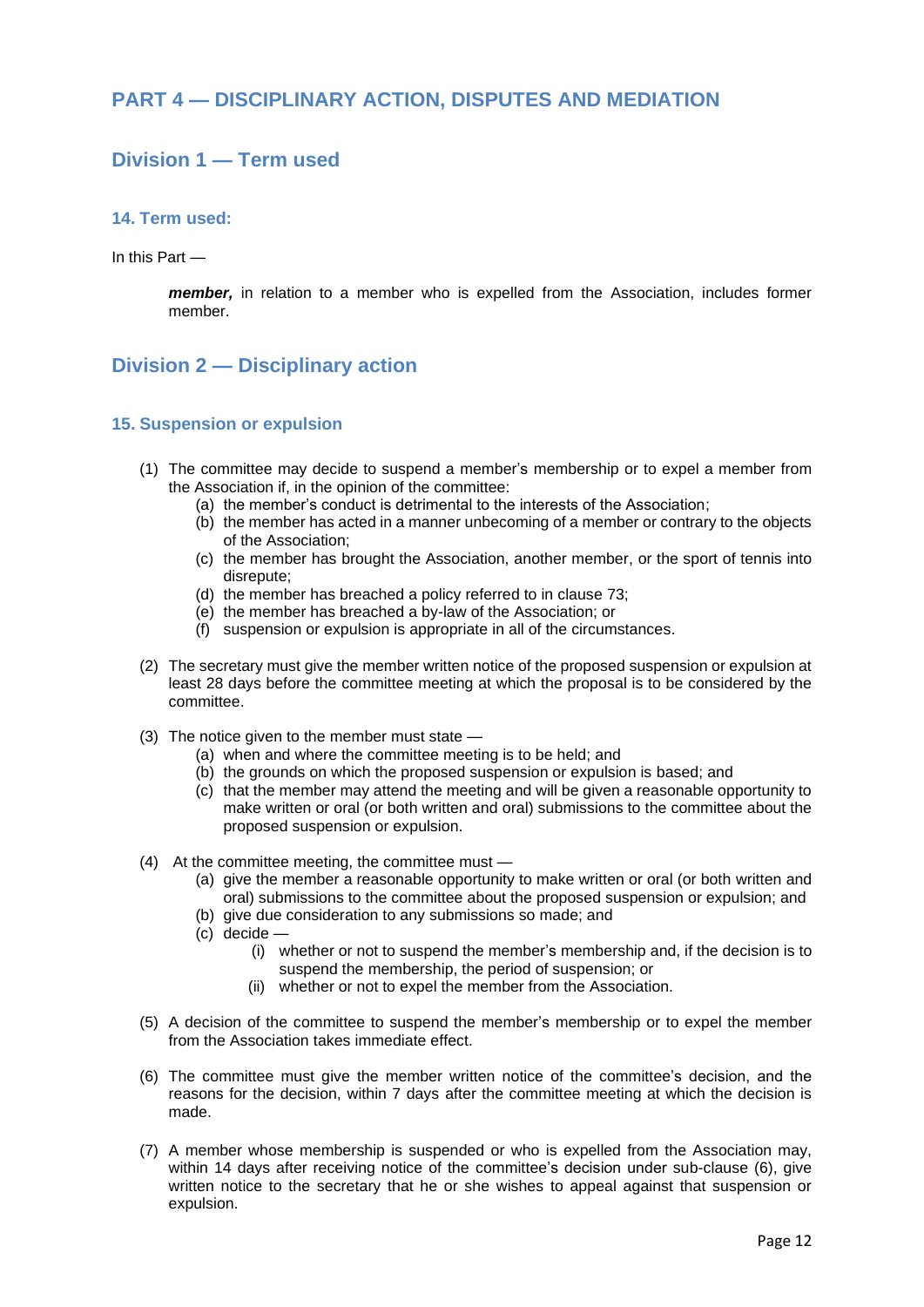- (8) If notice is given under sub-clause (7):
	- (a) the matter will be referred to Tennis West, which may either:
		- (i) confirm or set aside the decision of the committee to suspend or expel the member, after having afforded the member who gave that notice a reasonable opportunity to be heard by, or to make representations in writing to, Tennis West; or
		- (ii) refer the matter to mediation.

#### <span id="page-12-0"></span>**16. Consequences of suspension**

- (1) During the period a member's membership is suspended, the member
	- (a) loses any rights (including voting rights) arising as a result of membership; and
	- (b) is not entitled to a refund, rebate, relief or credit for membership fees paid, or payable, to the Association.
- (2) When a member's membership is suspended, the secretary must record in the register of members —
	- (a) that the member's membership is suspended; and
	- (b) the date on which the suspension takes effect; and
	- (c) the period of the suspension.
- (3) When the period of the suspension ends, the secretary must record in the register of members that the member's membership is no longer suspended.

# <span id="page-12-1"></span>**Division 3 — Resolving disputes**

#### <span id="page-12-2"></span>**17. Terms used**

#### In this Division —

*grievance procedure* means the procedures set out in this Division;

#### *party to a dispute* includes a person –

- (a) who is a party to the dispute; and
- (b) who ceases to be a member within 6 months before the dispute has come to the attention of each party to the dispute.

#### <span id="page-12-3"></span>**18. Application of Division**

- (1) Subject to sub-clause (2), this Division applies to disputes between-
	- (a) a member and one or more members; or
	- (b) a member and the Association; or
	- (c) if the Association provides services to non-members, those non-members who receive services from the Association, and the Association.
- (2) This Division does not apply to disputes that relate to a Tennis Australia national policy or bylaw referred to in clause 73 of this Constitution.

#### <span id="page-12-4"></span>**19. Parties to attempt to resolve dispute**

If this Division applies, the parties to a dispute must first attempt to resolve the dispute between themselves within 14 days after the dispute has come to the attention of each party.

#### <span id="page-12-5"></span>**20. How grievance procedure is started**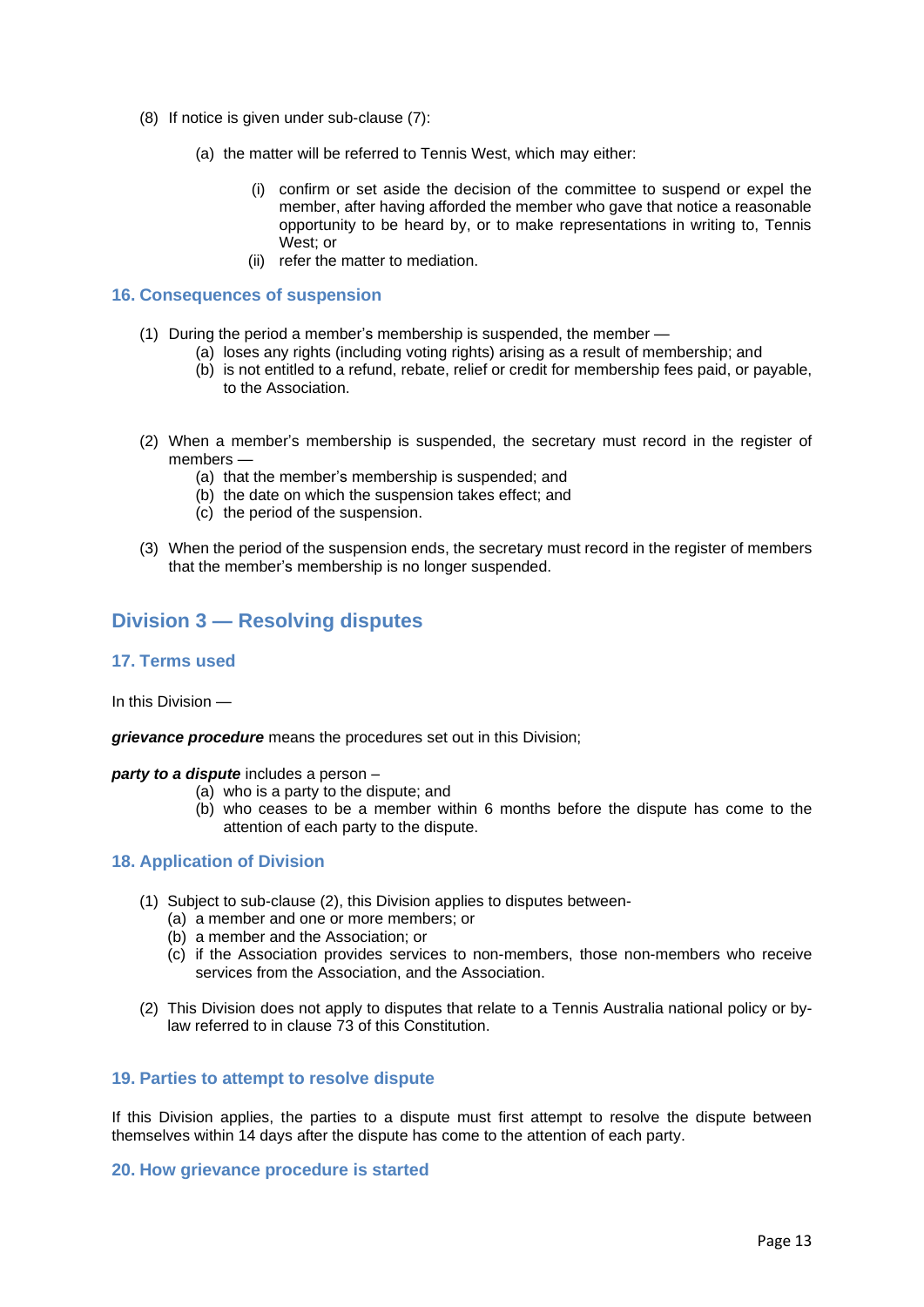- (1) If the parties to a dispute are unable to resolve the dispute between themselves within the time required by clause 19, any party to the dispute may start the grievance procedure by giving written notice to the secretary of —
	- (a) the parties to the dispute; and
	- (b) the matters that are the subject of the dispute.
- (2) Within 28 days after the secretary is given the notice, a committee meeting must be convened to consider and determine the dispute.
- (3) The secretary must give each party to the dispute written notice of the committee meeting at which the dispute is to be considered and determined at least 7 days before the meeting is held.
- (4) The notice given to each party to the dispute must state
	- (a) when and where the committee meeting is to be held; and
	- (b) that the party may attend the meeting and will be given a reasonable opportunity to make written or oral (or both written and oral) submissions to the committee about the dispute.
- $(5)$  If
	- (a) the dispute is between one or more members and the Association; and
	- (b) any party to the dispute gives written notice to the secretary stating that the party
		- (i) does not agree to the dispute being determined by the committee; and
		- (ii) requests the appointment of a mediator under clause 23,

the committee must not determine the dispute.

#### <span id="page-13-0"></span>**21. Determination of dispute by committee**

- (1) At the committee meeting at which a dispute is to be considered and determined, the committee must —
	- (a) give each party to the dispute a reasonable opportunity to make written or oral (or both written and oral) submissions to the committee about the dispute; and
	- (b) give due consideration to any submissions so made; and
	- (c) determine the dispute.
- (2) The committee must give each party to the dispute written notice of the committee's determination, and the reasons for the determination, within 7 days after the committee meeting at which the determination is made.
- (3) A party to the dispute may, within 14 days after receiving notice of the committee's determination under sub-clause (1)(c), give written notice to the secretary requesting the appointment of a mediator under clause 23.
- (4) If notice is given under sub-clause (3), each party to the dispute is a party to the mediation.

# <span id="page-13-1"></span>**Division 4 — Mediation**

#### <span id="page-13-2"></span>**22. Application of Division**

- (1) This Division applies if written notice has been given to the secretary requesting the appointment of a mediator —
	- (a) by a member under clause 15(8)(a)(ii); or
	- (b) by a party to a dispute under clause  $20(5)(b)(ii)$  or  $21(3)$ .
- (2) If this Division applies, a mediator must be chosen or appointed under clause 23.

#### <span id="page-13-3"></span>**23. Appointment of mediator**

(1) The mediator must be a person chosen by agreement between the parties to the dispute.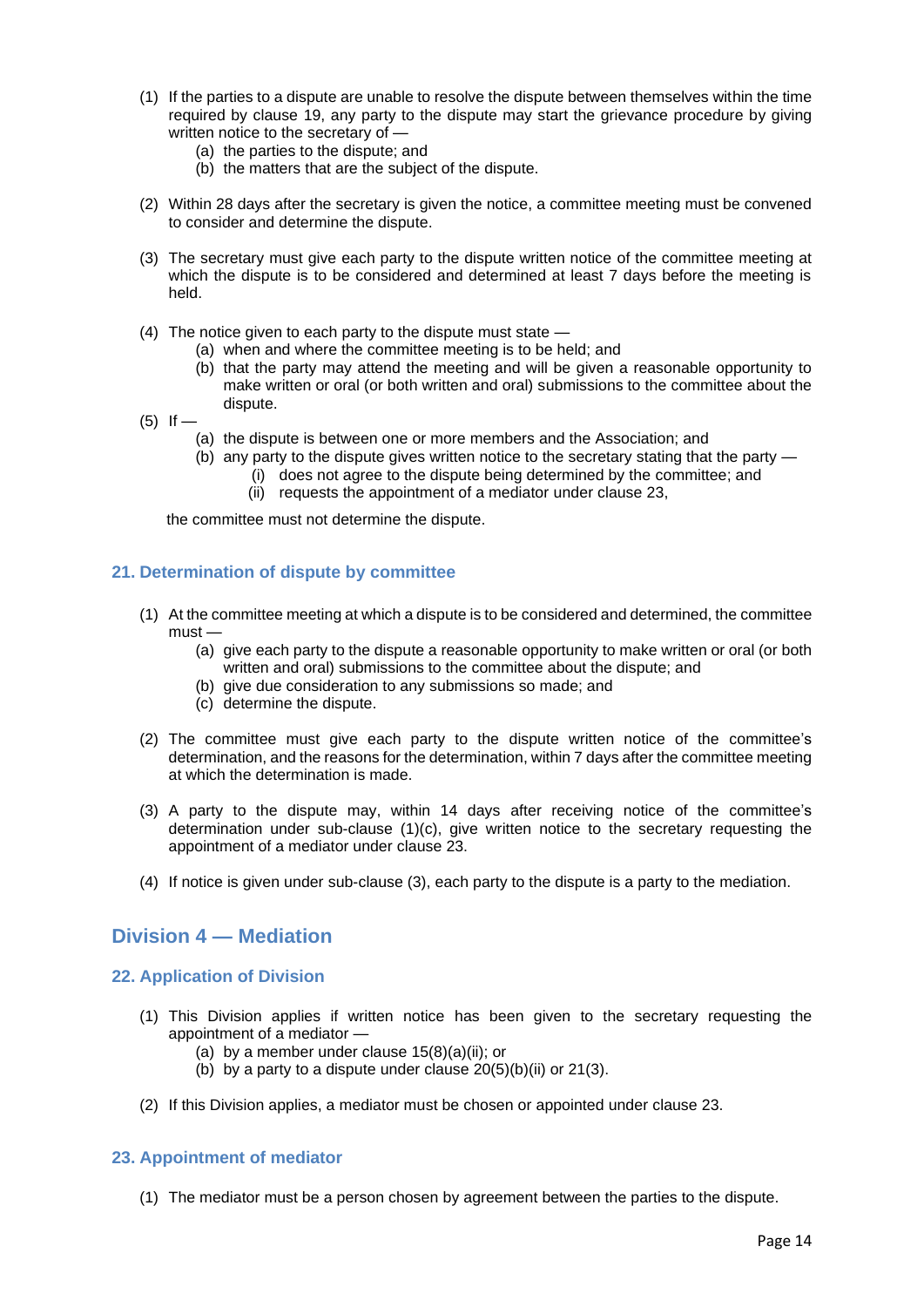- (2) If there is no agreement, Tennis West must appoint the mediator.
- (3) The person appointed as mediator by Tennis West may be a member or former member of the Association but must not —
	- (a) have a personal interest in the matter that is the subject of the mediation; or
	- (b) be biased in favour of or against any party to the mediation.

#### <span id="page-14-0"></span>**24. Mediation process**

- (1) The parties to the mediation must attempt in good faith to settle the matter that is the subject of the mediation.
- (2) Each party to the mediation must give the mediator a written statement of the issues that need to be considered at the mediation before the mediation takes place.
- (3) In conducting the mediation, the mediator must
	- (a) give each party to the mediation every opportunity to be heard; and
	- (b) allow each party to the mediation to give due consideration to any written statement given by another party; and
	- (c) ensure that natural justice is given to the parties to the mediation throughout the mediation process.
- (4) The mediator cannot determine the matter that is the subject of the mediation.
- (5) The mediation must be confidential, and any information given at the mediation cannot be used in any other proceedings that take place in relation to the matter that is the subject of the mediation.
- (6) The costs of the mediation are to be paid by the party or parties to the mediation that requested the appointment of the mediator.

#### <span id="page-14-1"></span>**25. If mediation results in decision to suspend or expel being revoked**

 $If -$ 

- (a) mediation takes place because a member's membership was suspended or the member was expelled from the Association under clause 15(8)(a)(ii); and
- (b) as the result of the mediation, the decision to suspend the member's membership or expel the member is revoked,

<span id="page-14-2"></span>that revocation does not affect the validity of any decision made at a committee meeting or general meeting during the period of suspension or expulsion.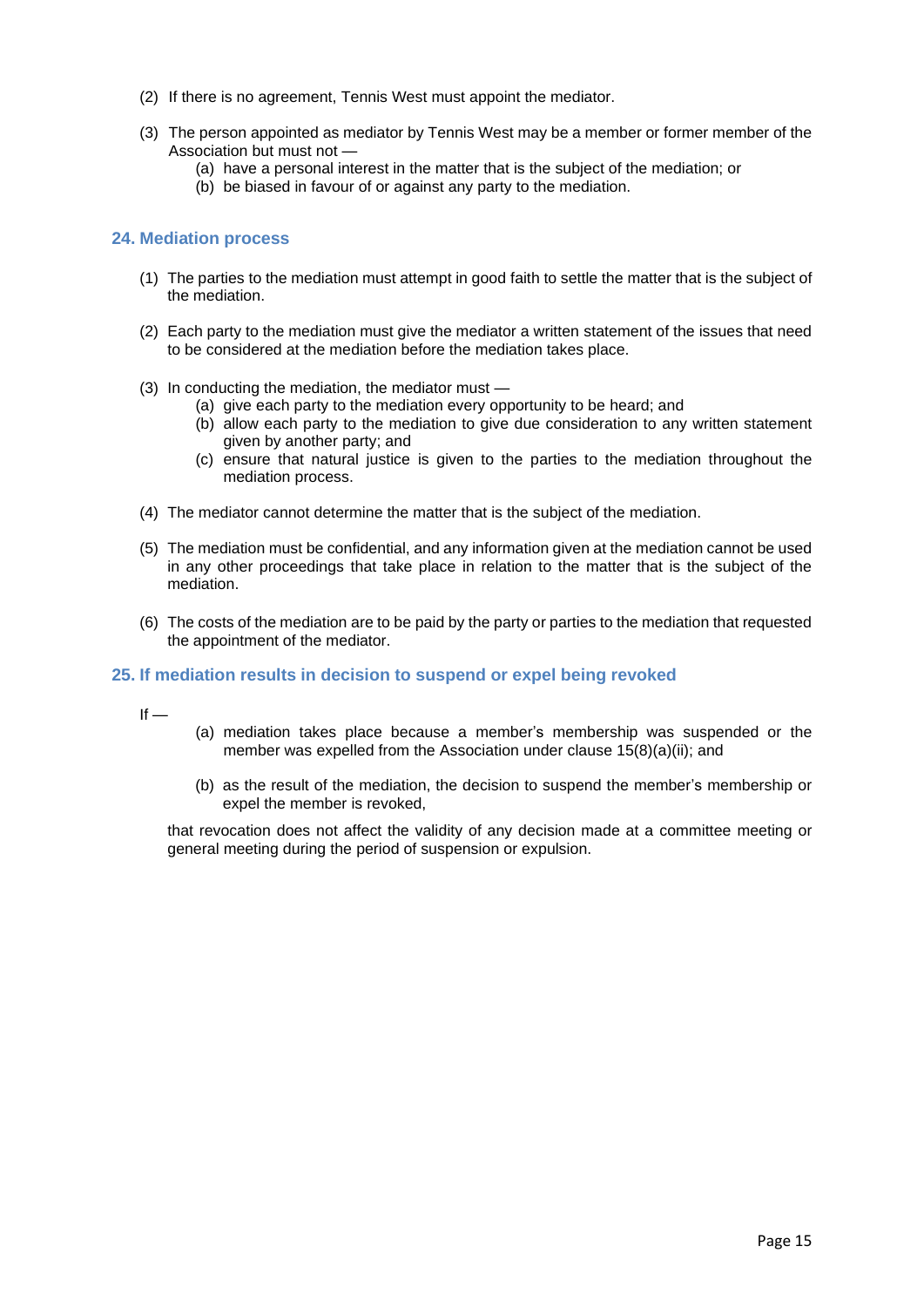# **PART 5 — COMMITTEE**

# <span id="page-15-0"></span>**Division 1 — Powers of committee**

#### <span id="page-15-1"></span>**26. Committee**

- (1) The committee members are the persons who, as the management committee of the Association, have the power to manage the affairs of the Association.
- (2) Subject to the Act, this Constitution, the by-laws of the Association (if any) and any resolution passed at a general meeting, the committee has power to do all things necessary or convenient to be done for the proper management of the affairs of the Association.
- (3) The committee must take all reasonable steps to ensure that the Association complies with the Act, this Constitution and the by-laws of the Association (if any).

# <span id="page-15-2"></span>**Division 2 — Composition of committee and duties of members**

#### <span id="page-15-3"></span>**27. Committee members**

- (1) The committee members consist of
	- (a) the office holders of the Association; and
	- (b) up to twelve ordinary committee members.
- (2) The following are the office holders of the Association
	- (a) the president;
	- (b) the vice president;
	- (c) the secretary;
	- (d) the treasurer.
- (3) A person may be an office holder of the Association if the person is
	- (a) an individual who has reached 18 years of age; and
	- (b) a member of the Association.
- (4) A person may be an ordinary committee member of the Association if the person is an individual who has reached 18 years of age. An ordinary committee member is not required to be a member of the Association.
- (5) A person must not hold 2 or more of the offices mentioned in sub-clause (2) at the same time.

#### <span id="page-15-4"></span>**28. President**

- (1) It is the duty of the president to consult with the secretary regarding the business to be conducted at each committee meeting and general meeting.
- (2) The president has the powers and duties relating to convening and presiding at committee meetings and presiding at general meetings provided for in this Constitution.

#### <span id="page-15-5"></span>**29. Secretary**

The Secretary has the following duties —

- (a) dealing with the Association's correspondence;
- (b) consulting with the president regarding the business to be conducted at each committee meeting and general meeting;
- (c) preparing the notices required for meetings and for the business to be conducted at meetings;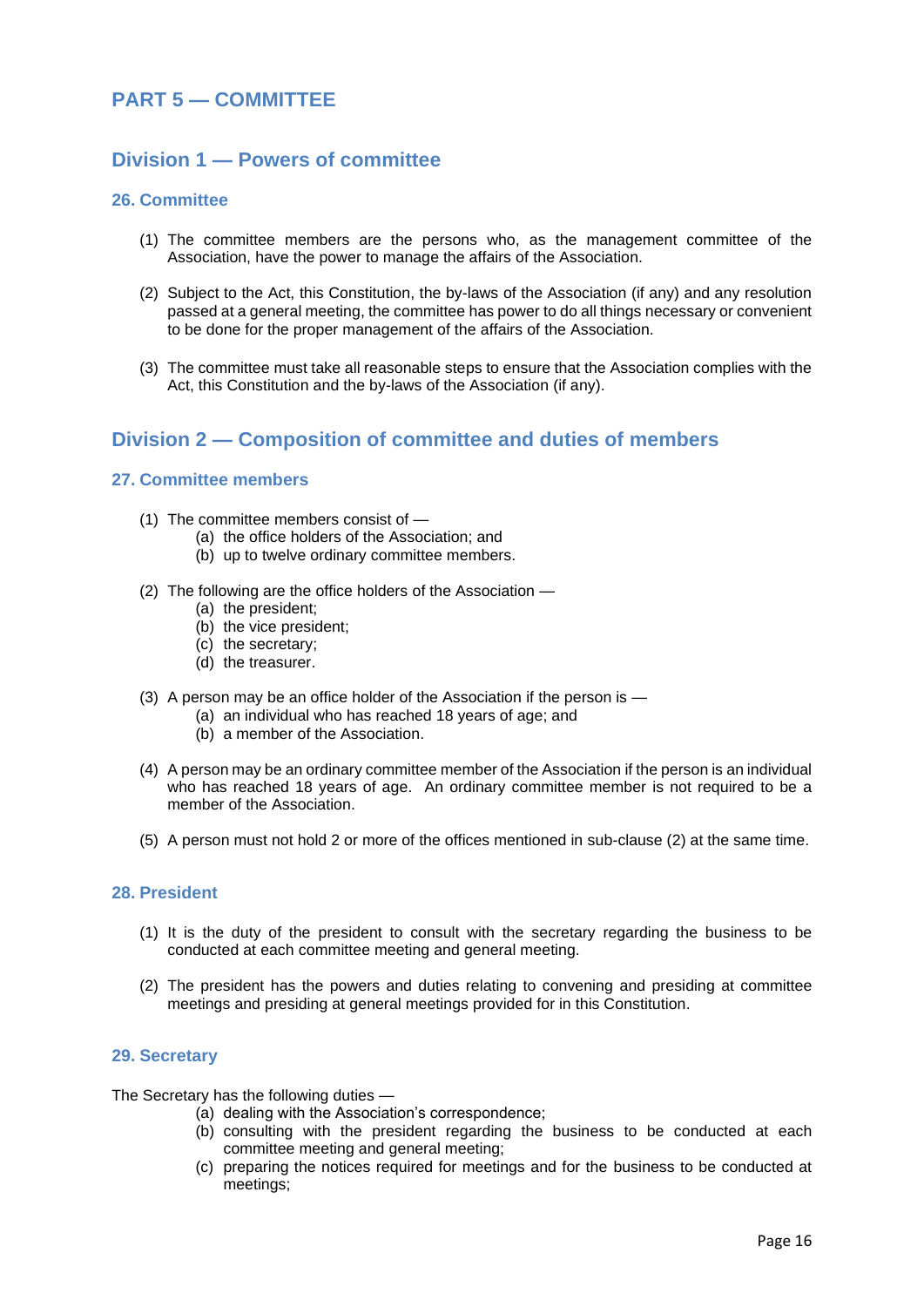- (d) unless another member is authorised by the committee to do so, maintaining on behalf of the Association the register of members, and recording in the register any changes in the membership, as required under section 53(1) of the Act;
- (e) maintaining on behalf of the Association an up-to-date copy of this Constitution, as required under section 35(1) of the Act;
- (f) unless another member is authorised by the committee to do so, maintaining on behalf of the Association a record of committee members and other persons authorised to act on behalf of the Association, as required under section 58(2) of the Act;
- (g) ensuring the safe custody of the books of the Association, other than the financial records, financial statements and financial reports, as applicable to the Association;
- (h) maintaining full and accurate minutes of committee meetings and general meetings;
- (i) carrying out any other duty given to the secretary under this Constitution or by the committee.

#### <span id="page-16-0"></span>**30. Treasurer**

The treasurer has the following duties —

- (a) ensuring that any amounts payable to the Association are collected and issuing receipts for those amounts in the Association's name where requested;
- (b) ensuring that any amounts paid to the Association are credited to the appropriate account of the Association, as directed by the committee;
- (c) ensuring that any payments to be made by the Association that have been authorised by the committee or at a general meeting are made on time;
- (d) ensuring that the Association complies with the relevant requirements of Part 5 of the Act;
- (e) ensuring the safe custody of the Association's financial records, financial statements and financial reports, as applicable to the Association;
- (f) if the Association is a tier 1 association, coordinating the preparation of the Association's financial statements before their submission to the Association's annual general meeting;
- (g) if the Association is a tier 2 association or tier 3 association, coordinating the preparation of the Association's financial report before its submission to the Association's annual general meeting;
- (h) providing any assistance required by an auditor or reviewer conducting an audit or review of the Association's financial statements or financial report under Part 5 Division 5 of the Act;
- (i) carrying out any other duty given to the treasurer under this Constitution or by the committee.

# <span id="page-16-1"></span>**Division 3 — Election of committee members and tenure of office**

#### <span id="page-16-2"></span>**31. How members become committee members**

A person becomes a committee member if the person —

- (a) is elected to the committee at a general meeting; or
- (b) is appointed to the committee by the committee to fill a casual vacancy under clause 38.

#### <span id="page-16-3"></span>**32. Nomination of committ**e**e members**

- (1) At least 14 days before an annual general meeting, the secretary must send written notice to all the members —
	- (a) calling for nominations for election to the committee; and
	- (b) stating the date by which nominations must be received by the secretary to comply with subclause (2).
- (2) A person who wishes to be considered for election to the committee at the annual general meeting must nominate for election by sending written notice of the nomination to the secretary at least 7 days before the annual general meeting.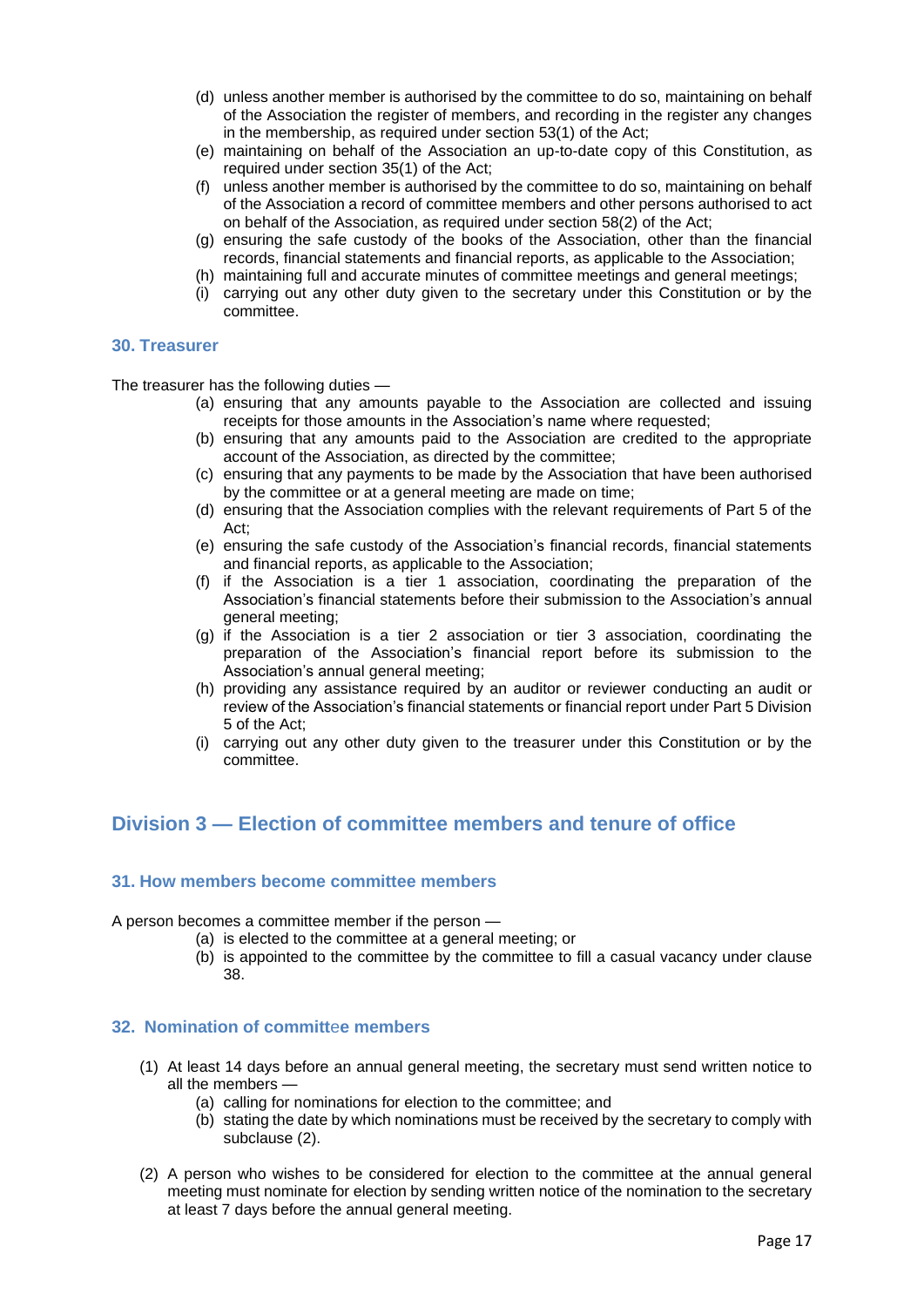- (3) A member may nominate for one specified position of office holder of the Association or to be an ordinary committee member.
- (4) A member whose nomination does not comply with this clause is not eligible for election to the committee unless the member is nominated under clause 33(2) or 34(2)(b).

#### <span id="page-17-0"></span>**33. Election of office holders**

- (1) At the annual general meeting, a separate election must be held for each position of office holder of the Association.
- (2) If there is no nomination for a position, the president may call for nominations from the ordinary members at the meeting.
- (3) If only one member has nominated for a position, the president must declare the Member elected to the position.
- (4) If more than one member has nominated for a position, the ordinary members at the meeting must vote in accordance with procedures that have been determined by the committee to decide who is to be elected to the position.
- (5) Each ordinary member present at the meeting may vote for one member who has nominated for the position.
- (6) A member who has nominated for the position may vote for himself or herself.
- (7) On the member's election, the new president of the Association may take over as the chairperson of the meeting.

#### <span id="page-17-1"></span>**34. Election of ordinary committee members**

- (1) If the number of persons nominating for the position of ordinary committee member is not greater than the number to be elected, the chairperson of the meeting —
	- (a) must declare each of those persons to be elected to the position; and
	- (b) may call for further nominations from the ordinary members at the meeting to fill any positions remaining unfilled after the elections under paragraph (a).
- $(2)$  If
	- (a) the number of persons nominating for the position of ordinary committee member is greater than the number to be elected; or
	- (b) the number of members nominating under sub-clause (1)(b) is greater than the number of positions remaining unfilled,

the ordinary members at the meeting must vote in accordance with procedures that have been determined by the committee to decide the members who are to be elected to the position of ordinary committee member.

(3) A person who has nominated for the position of ordinary committee member may vote in accordance with that nomination only if the person is a member of the Association.

#### <span id="page-17-2"></span>**35. Term of office**

- (1) The term of office of a committee member begins when the member
	- (a) is elected at an annual general meeting or under sub-clause 36(3)(b); or
	- (b) is appointed to fill a casual vacancy under clause 38.
- (2) Subject to clause 37, a committee member holds office until the positions on the committee are declared vacant at the next annual general meeting.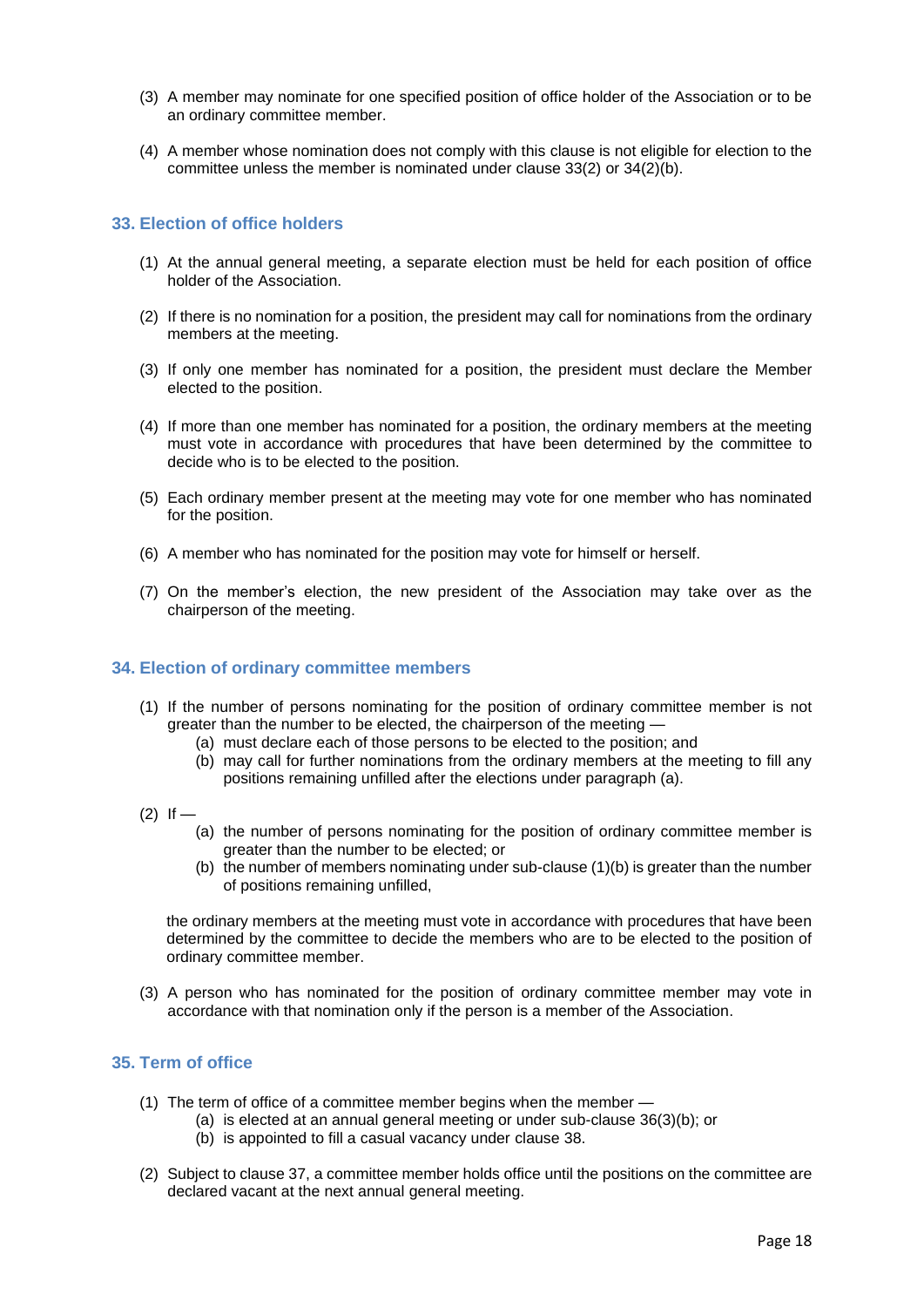(3) A committee member may be re-elected.

#### <span id="page-18-0"></span>**36. Resignation and removal from office**

- (1) A committee member may resign from the committee by written notice given to the secretary or, if the resigning member is the secretary, given to the president.
- (2) The resignation takes effect
	- (a) when the notice is received by the secretary or president; or
	- (b) if a later time is stated in the notice, at the later time.
- (3) At a general meeting, the Association may by resolution
	- (a) remove a committee member from office; and
	- (b) elect a member who is eligible under clause 27 to fill the vacant position.
- (4) A committee member who is the subject of a proposed resolution under sub-clause (3)(a) may make written representations (of a reasonable length) to the secretary or president and may ask that the representations be provided to the members.
- (5) The secretary or president may give a copy of the representations to each member or, if they are not so given, the committee member may require them to be read out at the general meeting at which the resolution is to be considered.

#### <span id="page-18-1"></span>**37. When membership of committee ceases**

A person ceases to be a committee member if the person —

- (a) dies or, in the case of an office holder of the Association, ceases to be a member; or
- (b) resigns from the committee or is removed from office under clause 36; or
- (c) becomes ineligible to accept an appointment or act as a committee member under section 39 of the Act;
- (d) becomes permanently unable to act as a committee member because of a mental or physical disability; or
- (e) fails to attend 3 consecutive committee meetings, of which the person has been given notice, without having notified the committee that the person will be unable to attend.

#### <span id="page-18-2"></span>**38. Filling casual vacancies**

- (1) The committee may appoint a person who is eligible under clause 27(3) or 27(4) to fill a position on the committee that —
	- (a) has become vacant under clause 37; or
	- (b) was not filled by election at the most recent annual general meeting or under clause  $36(3)(b)$ .
- (2) If the position of secretary becomes vacant, the committee must appoint a member who is eligible under clause 27(4) to fill the position within 14 days after the vacancy arises.
- (3) Subject to the requirement for a quorum under clause 45, the committee may continue to act despite any vacancy in its membership.
- (4) If there are fewer committee members than required for a quorum under clause 45, the committee may act only for the purpose of —
	- (a) appointing committee members under this clause; or
	- (b) convening a general meeting.

#### <span id="page-18-3"></span>**39. Validity of acts**

The acts of a committee or subcommittee, or of a committee member or member of a subcommittee, are valid despite any defect that may afterwards be discovered in the election, appointment or qualification of a committee member or member of a subcommittee.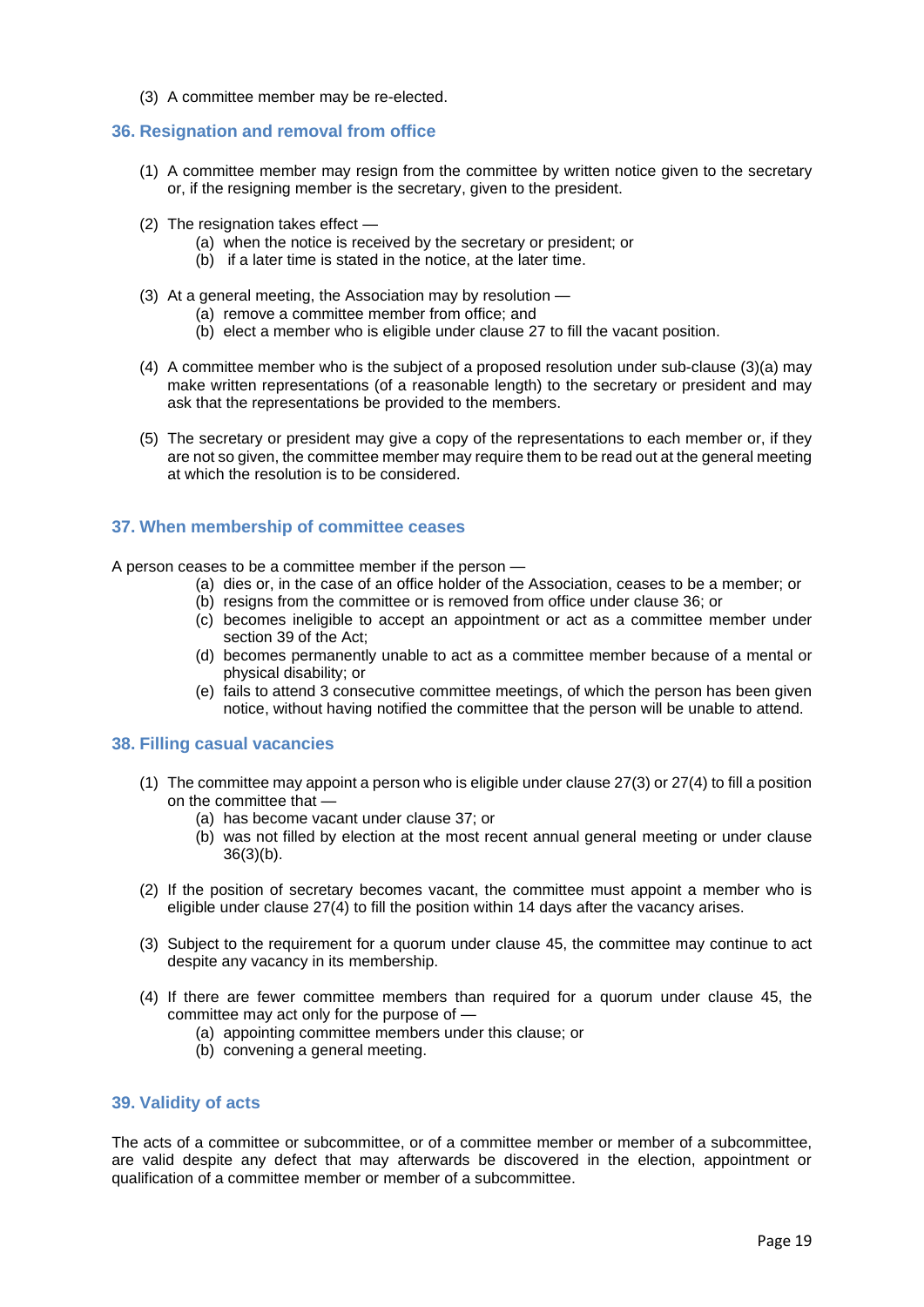#### <span id="page-19-0"></span>**40. Payments to committee members**

(1) In this clause —

*committee member* includes a member of a subcommittee; *committee meeting* includes a meeting of a subcommittee.

(a) A committee member is entitled to be paid out of the funds of the Association for any out-of-pocket expenses for travel and accommodation properly incurred in connection with the Association's business.

## <span id="page-19-1"></span>**Division 4 — committee meetings**

#### <span id="page-19-2"></span>**41. Committee meetings**

- (1) The committee must meet at least 3 times in each year on the dates and at the times and places determined by the committee.
- (2) The date, time and place of the first committee meeting must be determined by the committee members as soon as practicable after the annual general meeting at which the committee members are elected.
- (3) Special committee meetings may be convened by the president or at least 50% of committee members.

#### <span id="page-19-3"></span>**42. Notice of committee meetings**

- (1) Notice of each committee meeting must be given to each committee member at least 48 hours before the time of the meeting.
- (2) The notice must state the date, time and place of the meeting and must describe the general nature of the business to be conducted at the meeting.
- (3) Unless sub-clause (4) applies, the only business that may be conducted at the meeting is the business described in the notice.
- (4) Urgent business that has not been described in the notice may be conducted at the meeting if the committee members at the meeting unanimously agree to treat that business as urgent.

#### <span id="page-19-4"></span>**43. Procedure and order of business**

- (1) The president or, in the president's absence, the vice-president must preside as chairperson of each committee meeting.
- (2) If the president and vice-president are absent or are unwilling to act as chairperson of a meeting, the committee members at the meeting must choose one of them to act as chairperson of the meeting.
- (3) The procedure to be followed at a committee meeting must be determined from time to time by the committee.
- (4) The order of business at a committee meeting may be determined by the committee members at the meeting.
- (5) A member or other person who is not a committee member may attend a committee meeting if invited to do so by the committee.
- (6) A person invited under sub-clause (5) to attend a committee meeting —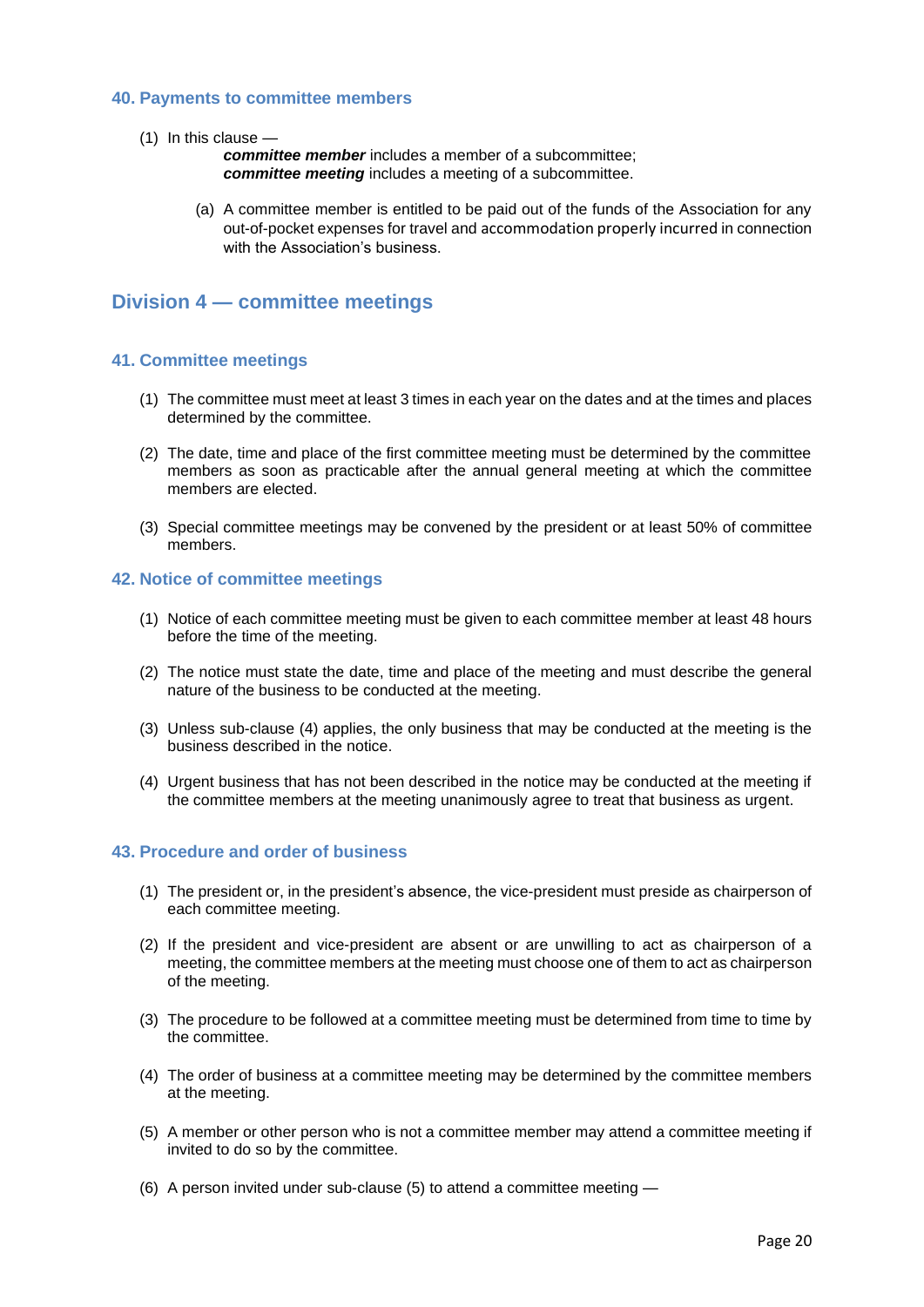- (a) has no right to any agenda, minutes or other document circulated at the meeting; and
- (b) cannot vote on any matter that is to be decided at the meeting.
- (7) If a committee member has a material pecuniary interest or other interest, whether direct or indirect, in a matter being considered at a committee meeting, the committee member must-
	- (a) as soon as he or she becomes aware of that interest, disclose the nature and extent of his or her interest to the committee; and
	- (b) not take part in any deliberations or decision of the committee with respect to that matter.
- (8) The secretary must cause every disclosure made under sub-clause (7) by a committee member to be recorded in the minutes of the meeting of the committee at which it is made.

#### <span id="page-20-0"></span>**44. Use of technology to be present at committee meetings**

- (1) The presence of a committee member at a committee meeting need not be by attendance in person but may be by that committee member and each other committee member at the meeting being simultaneously in contact by telephone or other means of instantaneous communication.
- (2) A member who participates in a committee meeting as allowed under subclause (1) is taken to be present at the meeting and, if the member votes at the meeting, the member is taken to have voted in person.

#### <span id="page-20-1"></span>**45. Quorum for committee meetings**

- (1) At a committee meeting, at least 5 members elected to the committee at any point in time including at least 2 office holders form a quorum.
- (2) Subject to clause 38(4), no business is to be conducted at a committee meeting unless a quorum is present.
- (3) If a quorum is not present within 30 minutes after the notified commencement time of a committee meeting —
	- (a) in the case of a special meeting the meeting lapses; or
	- (b) otherwise, the meeting is adjourned to the same time, day and place in the following week.
- $(4)$  If
	- (a) a quorum is not present within 30 minutes after the commencement time of a committee meeting held under subclause (3)(b); and
	- (b) at least 2 committee members are present at the meeting,

those members present are taken to constitute a quorum.

#### <span id="page-20-2"></span>**46. Voting at committee meetings**

- (1) Each committee member present at a committee meeting has one vote on any question arising at the meeting.
- (2) A motion is carried if a majority of the committee members present at the committee meeting vote in favour of the motion.
- (3) If the votes are divided equally on a question, the chairperson of the meeting has a second or casting vote.
- (4) A vote may take place by the committee members present indicating their agreement or disagreement or by a show of hands, unless the committee decides that a secret ballot is needed to determine a particular question.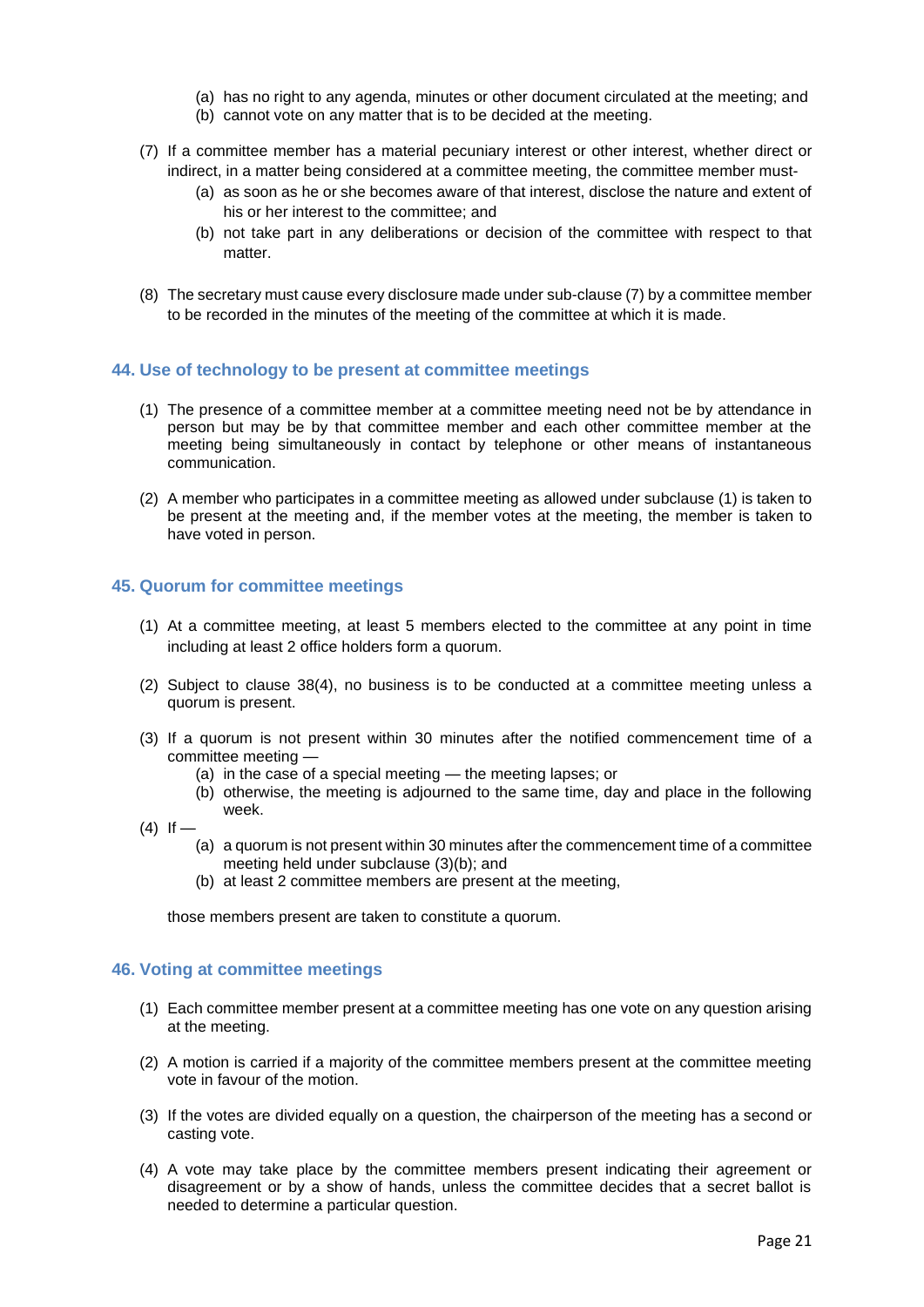(5) If a secret ballot is needed, the chairperson of the meeting must decide how the ballot is to be conducted.

#### <span id="page-21-0"></span>**47. Minutes of committee meetings**

- (1) The committee must ensure that minutes are taken and kept of each committee meeting.
- (2) The minutes must record the following
	- a. the names of the committee members present at the meeting;
	- b. the name of any person attending the meeting under clause 43(5);
	- c. the business considered at the meeting;
	- d. any interest of a committee member notified under clause 43(7);
	- e. any motion on which a vote is taken at the meeting and the result of the vote.
- (3) The minutes of a committee meeting must be entered in the Association's minute book within 30 days after the meeting is held.
- (4) The president must ensure that the minutes of a committee meeting are reviewed and signed as correct  $bv -$ 
	- (a) the chairperson of the meeting; or
	- (b) the chairperson of the next committee meeting.
- (5) When the minutes of a committee meeting have been signed as correct they are, until the contrary is proved, evidence that —
	- (a) the meeting to which the minutes relate was duly convened and held; and
	- (b) the matters recorded as having taken place at the meeting took place as recorded; and
	- (c) any appointment purportedly made at the meeting was validly made.

# <span id="page-21-1"></span>**Division 5 — Subcommittees and subsidiary offices**

#### <span id="page-21-2"></span>**48. Subcommittees and subs**i**diary offices**

- (1) To help the committee in the conduct of the Association's business, the committee may, in writing, do either or both of the following —
	- (a) appoint one or more subcommittees;
	- (b) create one or more subsidiary offices and appoint people to those offices.
- (2) A subcommittee may consist of the number of people, whether or not members, that the committee considers appropriate.
- (3) A person may be appointed to a subsidiary office whether or not the person is a member.
- (4) Subject to any directions given by the committee
	- (a) a subcommittee may meet and conduct business as it considers appropriate; and
	- (b) the holder of a subsidiary office may carry out the functions given to the holder as the holder considers appropriate.

#### <span id="page-21-3"></span>**49. Delegation to subcommittees and holders of subsidiary offices**

(1) In this clause —

*non-delegable duty* means a duty imposed on the committee by the Act or another written law.

- (2) The committee may, in writing, delegate to a subcommittee or the holder of a subsidiary office the exercise of any power or the performance of any duty of the committee other than —
	- (a) the power to delegate; and
	- (b) a non-delegable duty.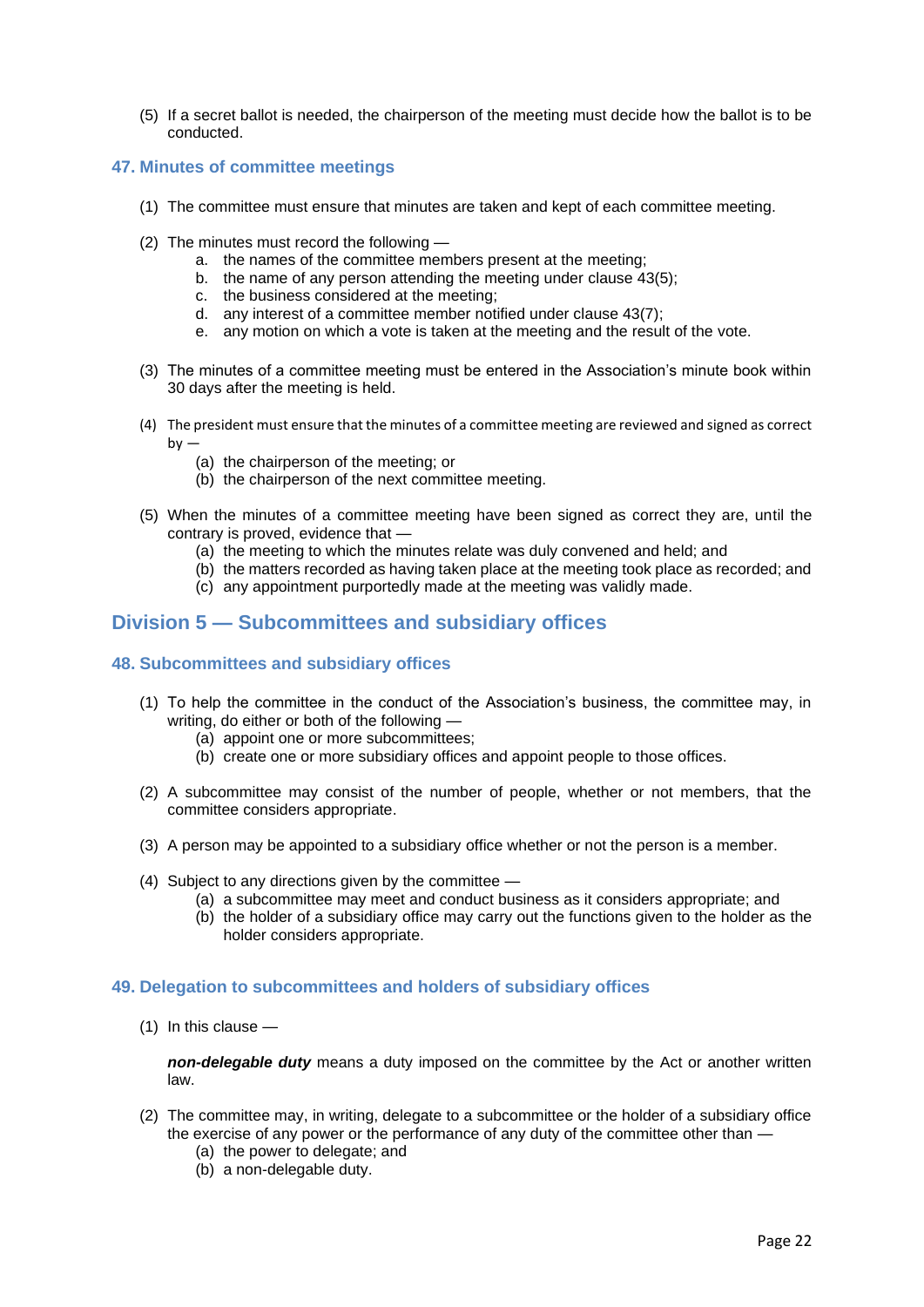- (3) A power or duty, the exercise or performance of which has been delegated to a subcommittee or the holder of a subsidiary office under this clause, may be exercised or performed by the subcommittee or holder in accordance with the terms of the delegation.
- (4) The delegation may be made subject to any conditions, qualifications, limitations or exceptions that the committee specifies in the document by which the delegation is made.
- (5) The delegation does not prevent the committee from exercising or performing at any time the power or duty delegated.
- (6) Any act or thing done by a subcommittee or by the holder of a subsidiary office, under the delegation has the same force and effect as if it had been done by the committee.
- (7) The committee may, in writing, amend or revoke the delegation.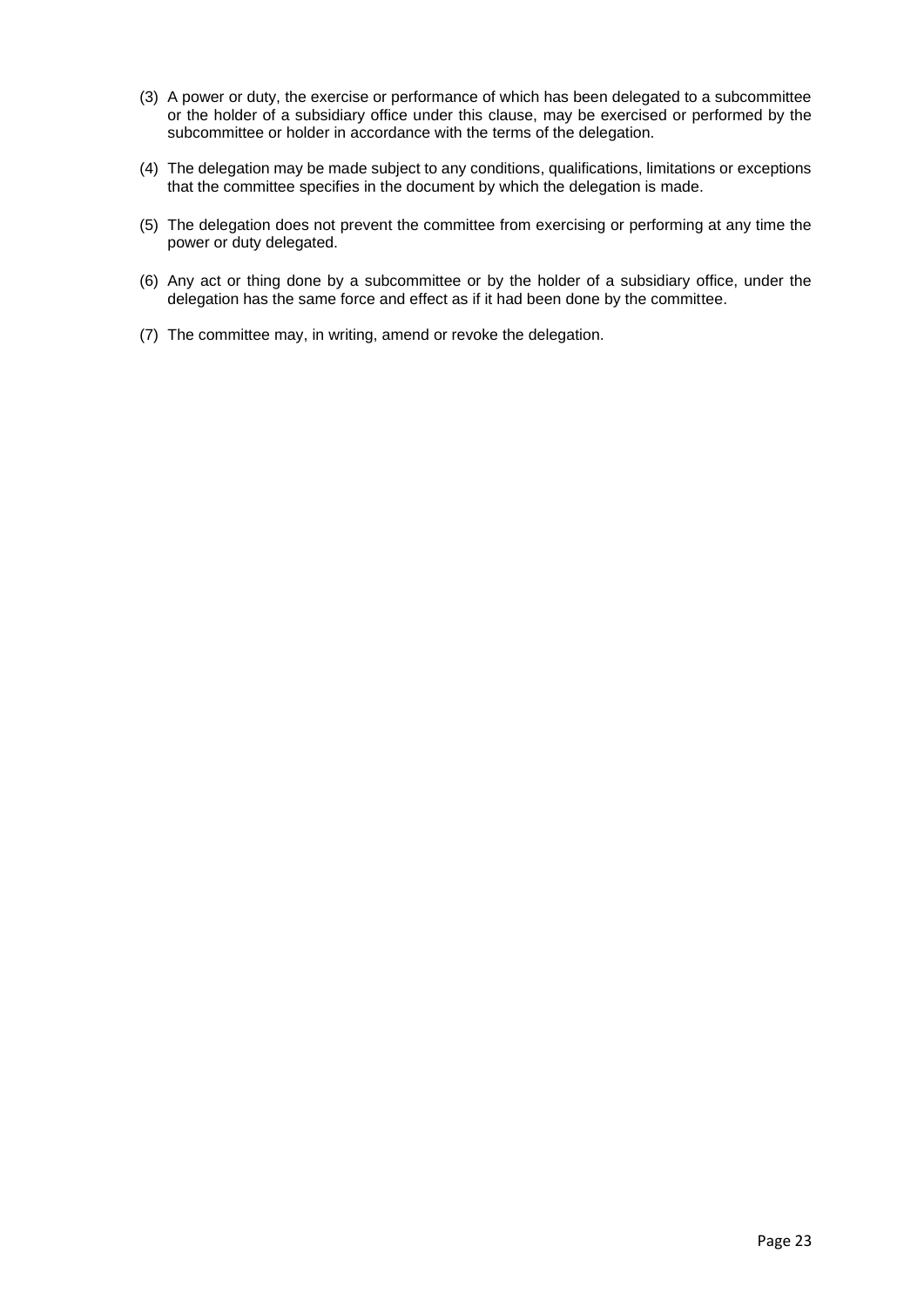# <span id="page-23-0"></span>**PART 6 — GENERAL MEETINGS OF ASSOCIATION**

#### <span id="page-23-1"></span>**50. Annual general meeting**

- (1) The committee must determine the date, time and place of the annual general meeting.
- (2) If it is proposed to hold the annual general meeting more than 6 months after the end of the Association's financial year, the secretary must apply to the Commissioner for permission under section 50(3)(b) of the Act within 4 months after the end of the financial year.
- (3) The ordinary business of the annual general meeting is as follows
	- (a) to confirm the minutes of the previous annual general meeting and of any special general meeting held since then if the minutes of that meeting have not yet been confirmed;
	- (b) to receive and consider
		- (i) the committee's annual report on the Association's activities during the preceding financial year; and
		- (ii) if the Association is a tier 1 association, the financial statements of the Association for the preceding financial year presented under Part 5 of the Act; and
		- (iii) if the Association is a tier 2 association or a tier 3 association, the financial report of the Association for the preceding financial year presented under Part 5 of the Act;
		- (iv) if required to be presented for consideration under Part 5 of the Act, a copy of the report of the review or auditor's report on the financial statements or financial report;
	- (c) to elect the office holders of the Association and other ordinary committee members;
	- (d) if applicable, to appoint or remove a reviewer or auditor of the Association in accordance with the Act;
	- (e) to determine distribution and amount of any Honorariums.
- (4) Any other business of which notice has been given in accordance with this Constitution may be conducted at the annual general meeting.

#### <span id="page-23-2"></span>**51. Special general meetings**

- (1) The committee may convene a special general meeting.
- (2) The committee must convene a special general meeting if at least 10% of the members require a special general meeting to be convened.
- (3) The members requiring a special general meeting to be convened must
	- (a) make the requirement by written notice given to the secretary; and
	- (b) state in the notice the business to be considered at the meeting; and
	- (c) each sign the notice.
- (4) The special general meeting must be convened within 28 days after notice is given under subclause (3)(a).
- (5) If the committee does not convene a special general meeting within that 28 day period, the members making the requirement (or any of them) may convene the special general meeting.
- (6) A special general meeting convened by members under subclause (5)
	- (a) must be held within 3 months after the date the original requirement was made; and (b) may only consider the business stated in the notice by which the requirement was made.
- (7) The Association must reimburse any reasonable expenses incurred by the members convening a special general meeting under subclause (5).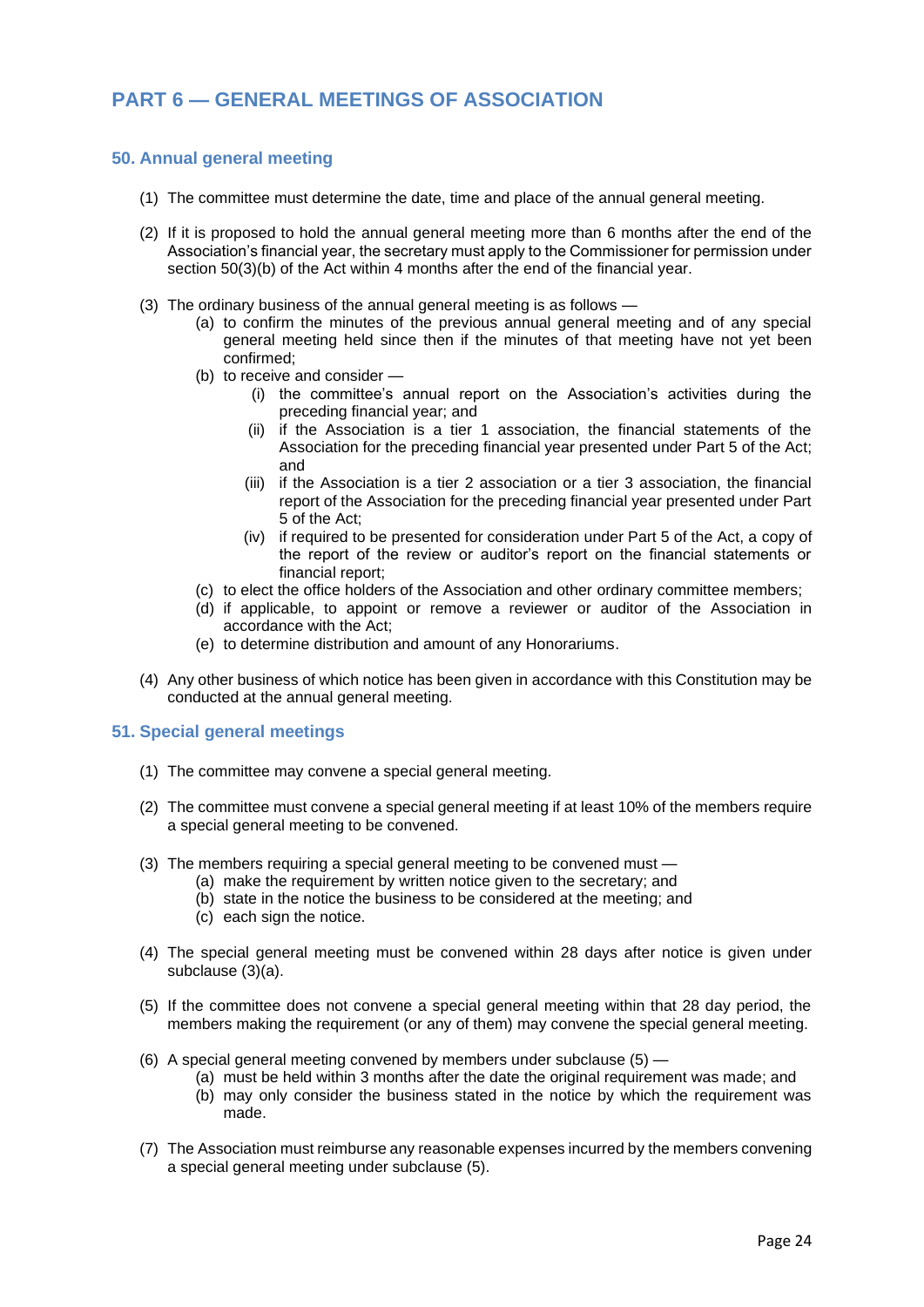#### <span id="page-24-0"></span>**52. Notice of general meetings**

- (1) The secretary or, in the case of a special general meeting convened under clause 51(5), the members convening the meeting, must give to each member —
	- (a) at least 7 days' notice of a general meeting if a special resolution is to be proposed at the meeting; or
	- (b) at least 14 days' notice of a general meeting in any other case.
- (2) The notice must
	- (a) specify the date, time and place of the meeting; and
	- (b) indicate the general nature of each item of business to be considered at the meeting; and
	- (c) if the meeting is the annual general meeting, include the names of the members who have nominated for election to the committee under clause 32(2); and
	- (d) if a special resolution is proposed
		- (i) set out the wording of the proposed resolution as required by section 51(4) of the Act; and
		- (ii) state that the resolution is intended to be proposed as a special resolution; and
		- (iii) comply with clause 53(7).

#### <span id="page-24-1"></span>**53. Proxies**

- (1) Subject to sub-clause (2), an ordinary member may appoint an individual who is an ordinary member as his or her proxy to vote and speak on his or her behalf at a general meeting.
- (2) An ordinary member may be appointed the proxy for not more than 5 other members.
- (3) The appointment of a proxy must be in writing and signed by the member making the appointment.
- (4) The member appointing the proxy may give specific directions as to how the proxy is to vote on his or her behalf.
- (5) If no instructions are given to the proxy, the proxy may vote on behalf of the member in any matter as the proxy sees fit.
- (6) If the committee has approved a form for the appointment of a proxy, the member must use that form.
- (7) Notice of a general meeting given to a member under clause 52 must
	- (a) state that the member (if entitled to vote) may appoint an individual who is an ordinary member as a proxy for the meeting; and
	- (b) include a copy of any form that the committee has approved for the appointment of a proxy.
- (8) A form appointing a proxy must be given to the secretary before the commencement of the general meeting for which the proxy is appointed.
- (9) A form appointing a proxy sent by post or electronically is of no effect unless it is received by the Association not later than 24 hours before the commencement of the meeting.

#### <span id="page-24-2"></span>**54. Use of technology to be present at general meetings**

- (1) The presence of a member at a general meeting may be arranged at the discretion of the Association by being simultaneously in contact by a means of instantaneous communication (both audio and visual).
- (2) A member who participates in a general meeting as allowed under sub-clause (1) is taken to be present at the meeting and, if the member votes at the meeting, the member is taken to have voted in person.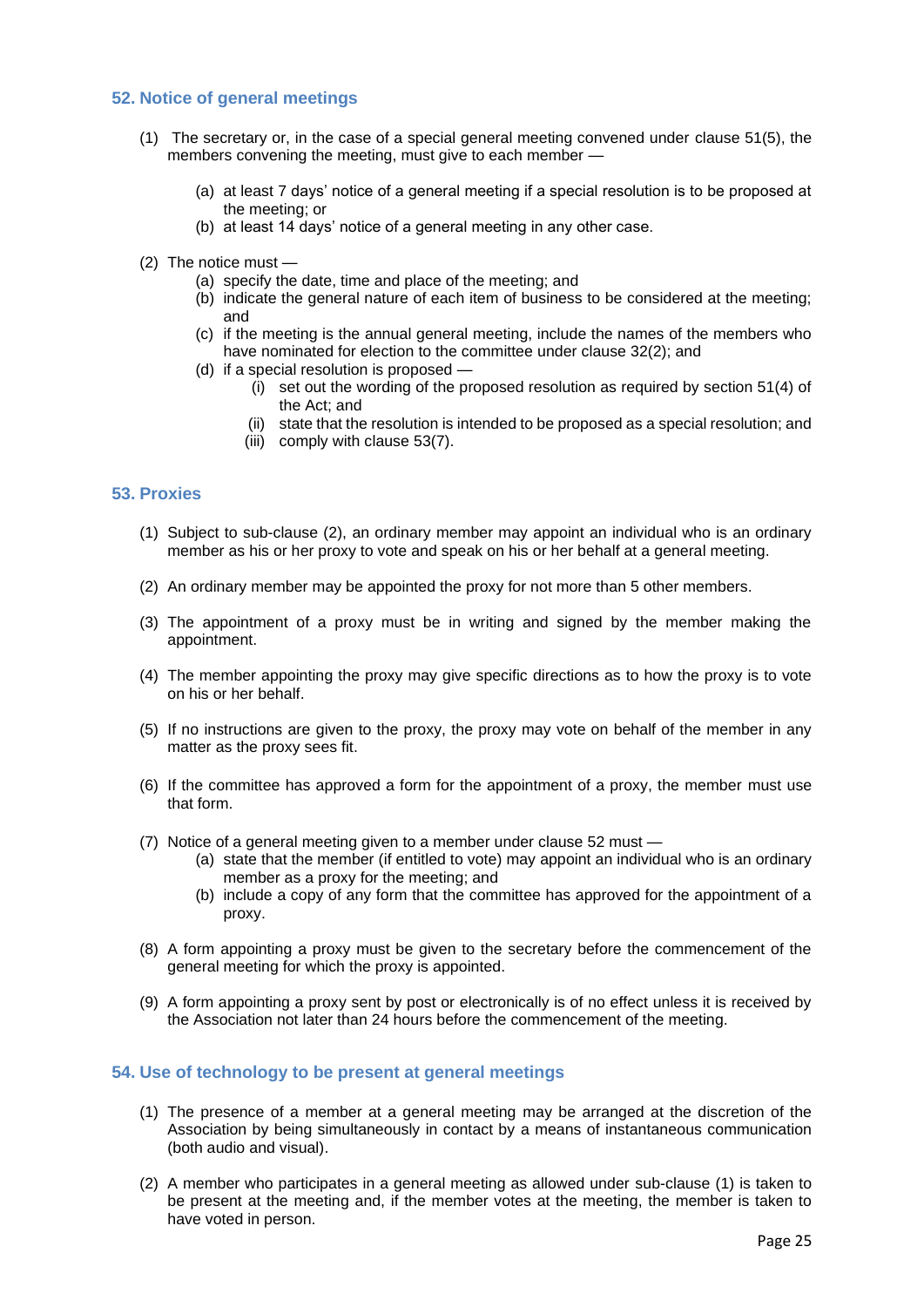#### <span id="page-25-0"></span>**55. Presiding member and quorum for general meetings**

- (1) The president or, in the president's absence, the vice president must preside as chairperson of each general meeting.
- (2) If the president and vice president are absent or are unwilling to act as chairperson of a general meeting, the committee members at the meeting must choose one of them to act as chairperson of the meeting.
- (3) No business is to be conducted at a general meeting unless a quorum is present. At a general meeting, 10% of the members present constitutes a quorum
- (4) If a quorum is not present within 30 minutes after the notified commencement time of a general meeting —
	- (a) in the case of a special general meeting the meeting lapses; or
	- (b) in the case of the annual general meeting the meeting is adjourned to
		- (i) the same time and day in the following week; and
			- (ii) the same place, unless the chairperson specifies another place at the time of the adjournment or written notice of another place is given to the members before the day to which the meeting is adjourned.
- $(5)$  If
	- (a) a quorum is not present within 30 minutes after the commencement time of an annual general meeting held under subclause (4)(b); and
	- (b) at least 5 ordinary members are present at the meeting,

those members present are taken to constitute a quorum.

#### <span id="page-25-1"></span>**56. Adjournment of general meeting**

- (1) The chairperson of a general meeting at which a quorum is present may, with the consent of a majority of the members present at the meeting, adjourn the meeting to another time at the same place or at another place.
- (2) Without limiting subclause (1), a meeting may be adjourned
	- (a) if there is insufficient time to deal with the business at hand; or
	- (b) to give the members more time to consider an item of business.
- (3) No business may be conducted on the resumption of an adjourned meeting other than the business that remained unfinished when the meeting was adjourned.
- (4) Notice of the adjournment of a meeting under this clause is not required unless the meeting is adjourned for 14 days or more, in which case notice of the meeting must be given in accordance with clause 52.

#### <span id="page-25-2"></span>**57. Voting at general meeting**

- (1) On any question arising at a general meeting
	- (a) subject to subclause (3), each member eligible to vote has one vote; and
	- (b) members eligible to vote may vote personally or by proxy.
- (2) Except in the case of a special resolution, a motion is carried if a majority of the members eligible to vote that are present at a general meeting vote in favour of the motion.
- (3) If votes are divided equally on a question, the chairperson of the meeting has a second or casting vote.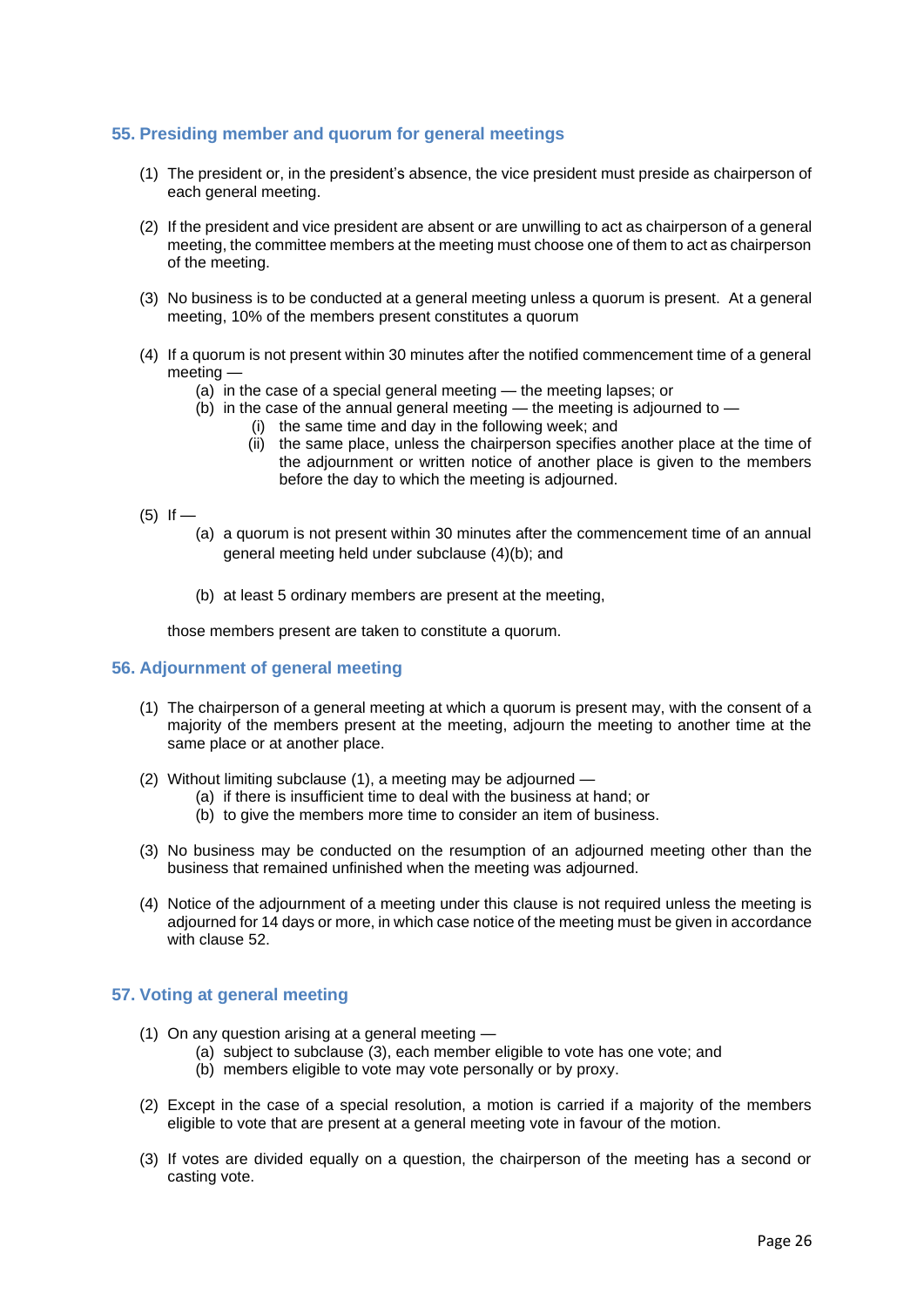- (4) If the question is whether or not to confirm the minutes of a previous general meeting, only members who were present at that meeting may vote.
- (5) For a person to be eligible to vote at a general meeting as a member, the member
	- (a) must have been a member at the time notice of the meeting was given under clause 52;
	- (b) must have paid any fee or other money payable to the Association by the member; and
	- (c) must be over 16 years of age.

#### <span id="page-26-0"></span>**58. When special resolutions are required**

- (1) A special resolution is required if it is proposed at a general meeting
	- (a) to affiliate the Association with another body;
		- (b) to request the Commissioner to apply to the State Administrative Tribunal under section 109 of the Act for the appointment of a statutory manager; or
		- (c) to do any other thing requiring a special resolution under the Act.
- (2) Subclause (1) does not limit the matters in relation to which a special resolution may be proposed.

#### <span id="page-26-1"></span>**59. Determining whether resolution carried**

(1) In this clause —

**poll** means the process of voting in relation to a matter that is conducted in writing.

- (2) Subject to subclause (5), the chairperson of a general meeting may, on the basis of general agreement or disagreement or by a show of hands, declare that a resolution has been —
	- (a) carried; or
	- (b) carried unanimously; or
	- (c) carried by a particular majority; or
	- (d) lost.
- (3) If the resolution is a special resolution, the declaration under sub-clause (2) must identify the resolution as a special resolution.
- (4) A resolution is a special resolution if it is passed at a general meeting of an incorporated association; and by the votes of not less than three-fourths of the members of the association who cast a vote at the meeting.
- (5) If a poll is demanded on any question by the chairperson of the meeting or by at least 3 other members present in person or by proxy —
	- (a) the poll must be taken at the meeting in the manner determined by the chairperson;
	- (b) the chairperson must declare the determination of the resolution on the basis of the poll.
- (6) If a poll is demanded on the election of the president or on a question of an adjournment, the poll must be taken immediately.
- (7) If a poll is demanded on any other question, the poll must be taken before the close of the meeting at a time determined by the chairperson.
- (8) A declaration under subclause (2) or (4) must be entered in the minutes of the meeting, and the entry is, without proof of the voting in relation to the resolution, evidence of how the resolution was determined.

#### <span id="page-26-2"></span>**60. Minutes of general meeting**

(1) The secretary, or a person authorised by the committee from time to time, must take and keep minutes of each general meeting.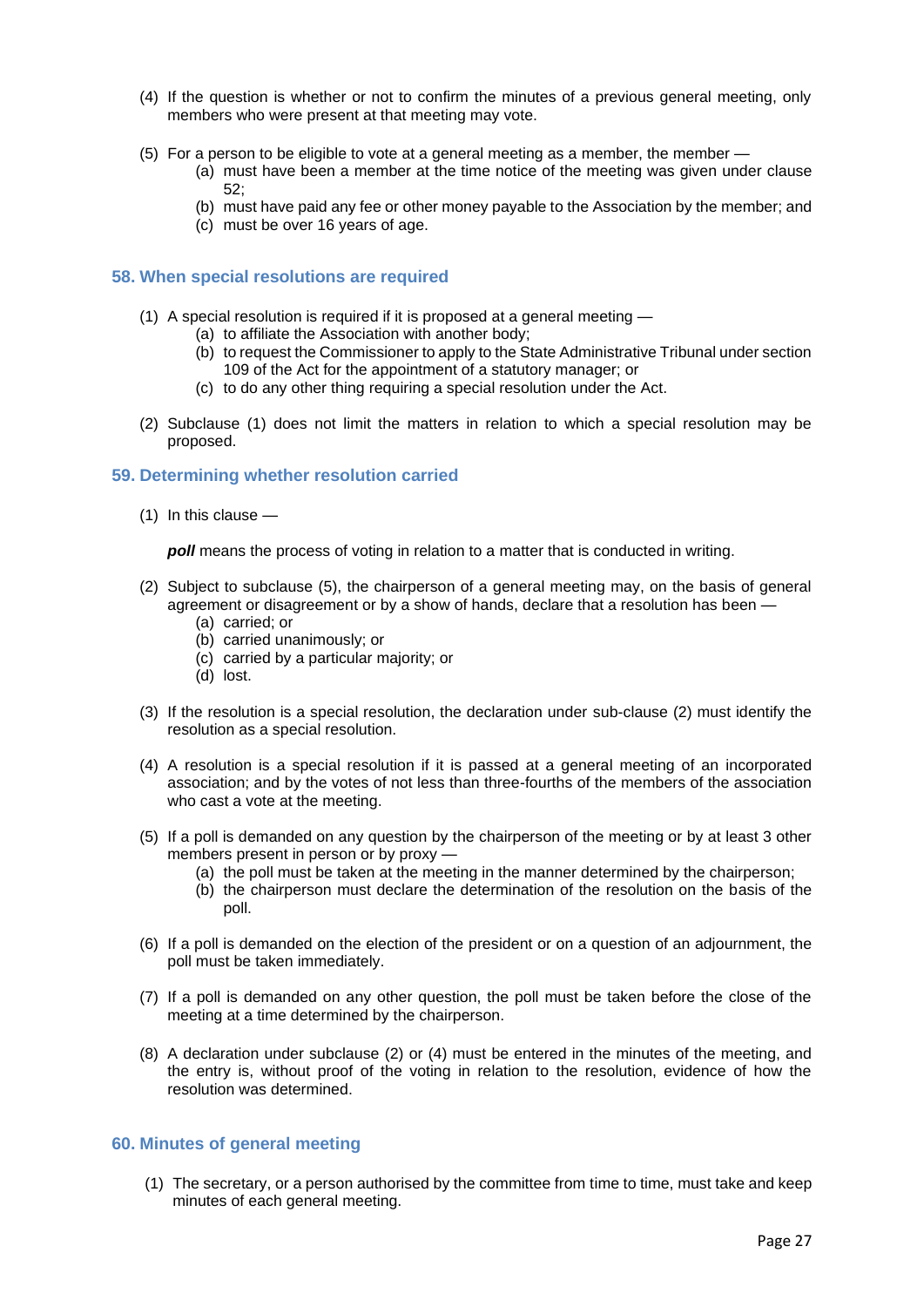- (2) The minutes must record the business considered at the meeting, any resolution on which a vote is taken and the result of the vote.
- (3) In addition, the minutes of each annual general meeting must record
	- (a) the names of the members attending the meeting; and
	- (b) any proxy forms given to the chairperson of the meeting under clause 53(8); and
	- (c) the annual report presented at the meeting, as referred to in clause  $50(3)(b)(i)$ ;
	- (d) the financial statements or financial report presented at the meeting, as referred to in clause  $50(3)(b)(ii)$  or (iii); and
	- (e) any report of the review or auditor's report on the financial statements or financial report presented at the meeting, as referred to in clause 50(3)(b)(iv).
- (4) The minutes of a general meeting must be entered in the Association's minute book within 30 days after the meeting is held.
- (5) The president must ensure that the minutes of a general meeting are reviewed and signed as correct by —
	- (a) the chairperson of the meeting; or
	- (b) the chairperson of the next general meeting.
- (6) When the minutes of a general meeting have been signed as correct they are, in the absence of evidence to the contrary, taken to be proof that —
	- (a) the meeting to which the minutes relate was duly convened and held; and
	- (b) the matters recorded as having taken place at the meeting took place as recorded; and
	- (c) any election or appointment purportedly made at the meeting was validly made.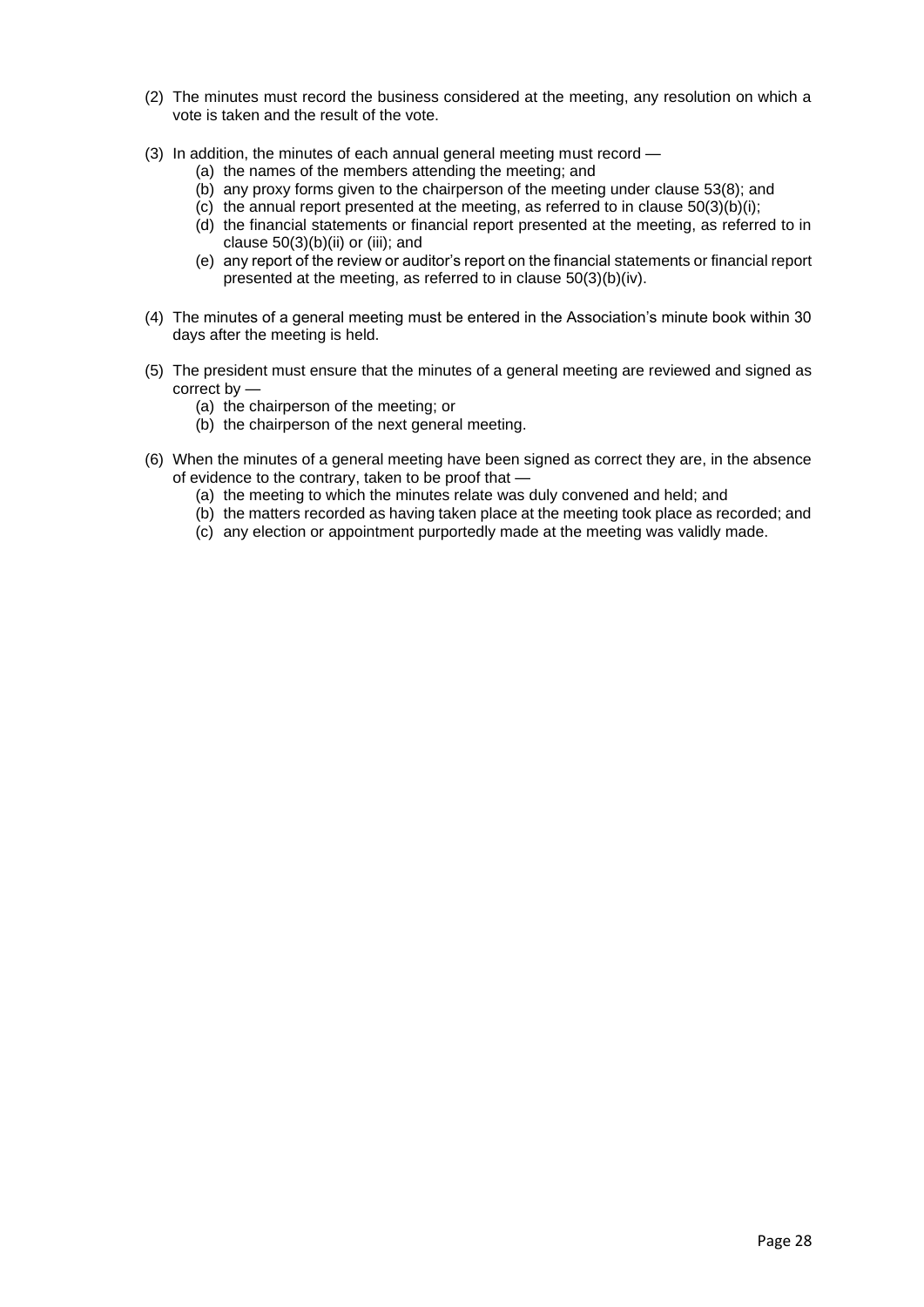# <span id="page-28-0"></span>**PART 7 — FINANCIAL MATTERS**

#### <span id="page-28-1"></span>**61. Source of funds**

The funds of the Association may be derived from entrance fees, annual subscriptions, donations, fundraising activities, grants, interest and any other sources approved by the committee.

#### <span id="page-28-2"></span>**62. Control of funds**

- (1) The Association must open an account in the name of the Association with a financial institution from which all expenditure of the Association is made and into which all funds received by the Association are deposited.
- (2) Subject to any restrictions imposed at a general meeting, the committee may approve expenditure on behalf of the Association.
- (3) The committee may authorise the treasurer to expend funds on behalf of the Association up to a specified limit without requiring approval from the committee for each item on which the funds are expended.
- (4) All cheques, drafts, bills of exchange, promissory notes and other negotiable instruments of the Association must be signed by -
	- (a) 2 committee members; or
	- (b) one committee member and a person authorised by the committee.
- (5) All funds of the Association must be deposited into the Association's account within 28 working days after their receipt.

#### <span id="page-28-3"></span>**63. Financial statements and financial reports**

- (1) For each financial year, the committee must ensure that the requirements imposed on the Association under Part 5 of the Act relating to the financial statements or financial report of the Association are met.
- <span id="page-28-4"></span>(2) Without limiting subclause (1), those requirements include —
	- (a) if the Association is a tier 1 association, the preparation of the financial statements; and
	- (b) if the Association is a tier 2 association or tier 3 association, the preparation of the financial report; and
	- (c) if required, the review or auditing of the financial statements or financial report, as applicable; and
	- (d) the presentation to the annual general meeting of the financial statements or financial report, as applicable; and
	- (e) if required, the presentation to the annual general meeting of the copy of the report of the review or auditor's report, as applicable, on the financial statements or financial report.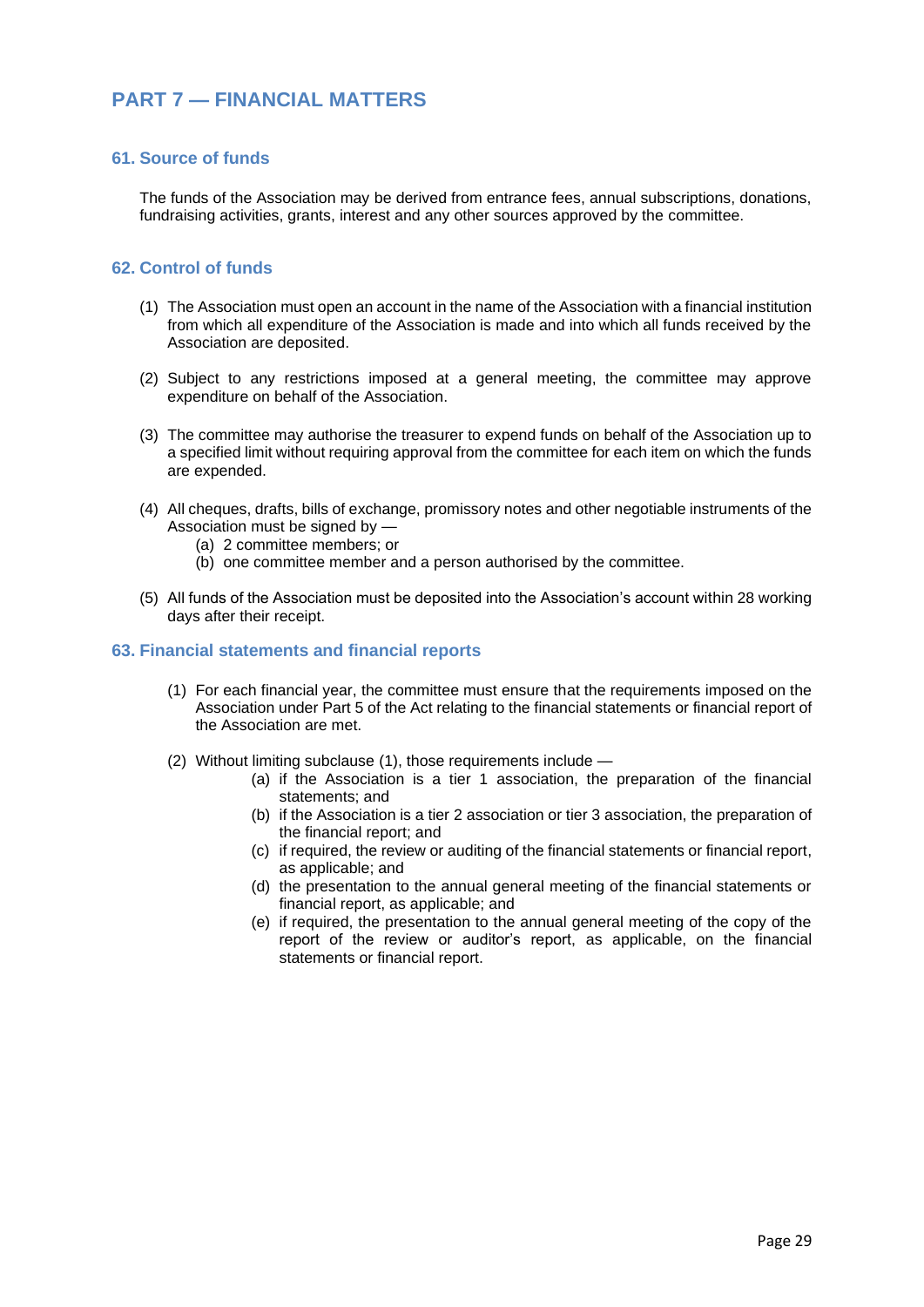# **PART 8 — GENERAL MATTERS**

#### <span id="page-29-0"></span>**64. By-laws**

- (1) The committee may make, amend or revoke by-laws for the proper advancement, management and administration of the Association from time to time.
- (2) A by-law is of no effect to the extent that it is inconsistent with the Act, the regulations or this Constitution.
- (3) A by-law may only impose requirements on the Association that are additional to and do not restrict a requirement imposed on the Association under the Act.
- (4) At the request of a member, the Association must make a copy of the by-laws available for inspection by the member.

#### <span id="page-29-1"></span>**65. Executing documents and common seal**

- (1) The Association may execute a document without using a common seal if the document is signed by  $-$ 
	- (a) 2 committee members; or
	- (b) one committee member and a person authorised by the committee.
- (2) If the Association has a common seal
	- (a) the name of the Association must appear in legible characters on the common seal; and
	- (b) a document may only be sealed with the common seal by the authority of the committee and in the presence of —
		- (i) 2 committee members; or
		- (ii) one committee member and a person authorised by the committee,

and each of them is to sign the document to attest that the document was sealed in their presence.

- (3) The secretary must make a written record of each use of the common seal.
- (4) The common seal must be kept in the custody of the secretary or another committee member authorised by the committee.

#### <span id="page-29-2"></span>**66. Giving notices to members**

(1) In this clause —

*recorded means* recorded in the register of members.

- (2) A notice or other document that is to be given to a member under this Constitution is taken not to have been given to the member unless it is in writing and —
	- (a) delivered by hand to the recorded address of the member; or
	- (b) sent by prepaid post to the recorded postal address of the member; or
	- (c) sent by facsimile or electronic transmission to an appropriate recorded number or recorded electronic address of the member.

#### <span id="page-29-3"></span>**67. Custody of books and securities**

- (1) Subject to subclause (2), the books and any securities of the Association must be kept in the secretary's custody or under the secretary's control.
- (2) The financial records and, as applicable, the financial statements or financial reports of the Association must be kept in the treasurer's custody or under the treasurer's control.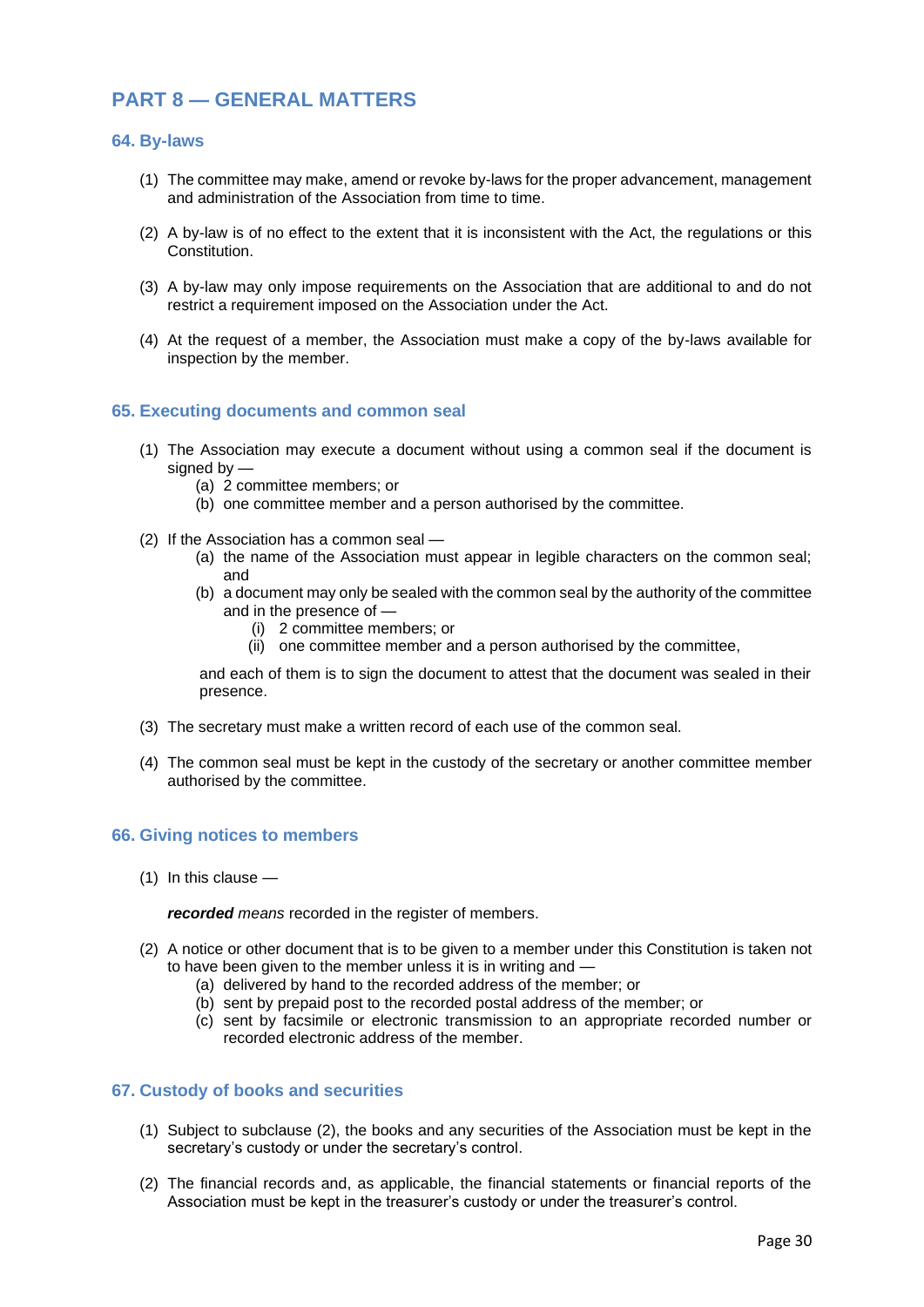- (3) Subclauses (1) and (2) have effect except as otherwise decided by the committee.
- (4) The books of the Association must be retained for at least 7 years.

#### <span id="page-30-0"></span>**68. Record of office holders**

- (1) The record of committee members and other persons authorised to act on behalf of the Association that is required to be maintained under section 58(2) of the Act must be kept in the secretary's custody or under the secretary's control. Under section 58 of the Act an association must maintain a record of —
	- (a) the names and addresses of the persons who are members of its management committee; or hold other offices of the association provided for by its rules;
	- (b) the name and address of any person who is authorised to use the common seal of the association (if it has a common seal); and
	- (c) the name and address of any person who is appointed or acts as trustee on behalf of the association.
- (2) Under section 58 of the Act the association must, upon the request of a member of the association, make available the record for the inspection of the member. The member may make a copy of or take an extract from the record but does not have a right to remove the record for that purpose.

#### <span id="page-30-1"></span>**69. Inspection of records and documents**

- (1) Sub-clauses (2)-(6) apply to a member who wants to inspect
	- (a) the register of members under section 54(1) of the Act; or
	- (b) the record of the names and addresses of committee members, and other persons authorised to act on behalf of the Association, under section 58(3) of the Act; or
	- (c) any other record or document of the association.
- (2) The member must contact the secretary to make the necessary arrangements for the inspection.
- (3) The inspection must be free of charge.
- (4) If the member wants to inspect a document that records the minutes of a committee meeting, the right to inspect that document is subject to any decision the committee has made about minutes of committee meetings generally, or the minutes of a specific committee meeting, being available for inspection by members.
- (5) The member, at the member's own cost, may make a copy of or take an extract from a record or document referred to in sub-clause (1)(c) but does not have a right to remove the record or document for that purpose.
- (6) The member must not use or disclose information in a record or document referred to in subclause (1)(c) except for a purpose —
	- (a) that is directly connected with the affairs of the Association; or
	- (b) that is related to complying with a requirement of the Act.

#### <span id="page-30-2"></span>**70. Publication by committee members of statements about Association business prohibited**

A committee member must not publish, or cause to be published, any statement about the business conducted by the Association at a general meeting or committee meeting unless —

- (a) the committee member has been authorised to do so at a committee meeting; and
- (b) the authority given to the committee member has been recorded in the minutes of the committee meeting at which it was given.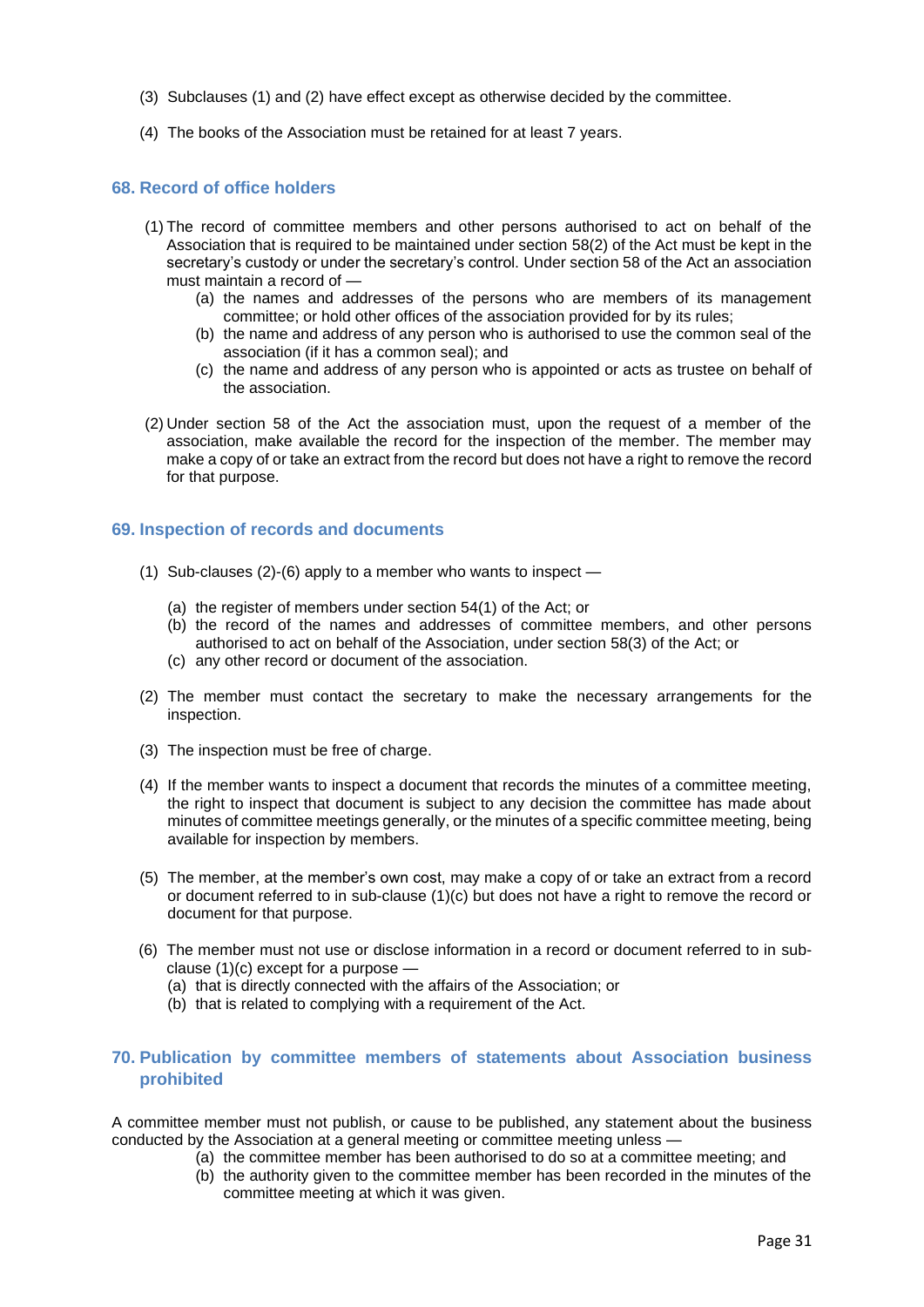#### <span id="page-31-0"></span>**71. Distribution of surplus property on cancellation of incorporation or winding up**

(1) In this clause —

*surplus property*, in relation to the Association, means property remaining after satisfaction of —

- (a) the debts and liabilities of the Association; and
- (b) the costs, charges and expenses of winding up or cancelling the incorporation of the Association,

but does not include books relating to the management of the Association.

(2) On the cancellation of the incorporation or the winding up of the Association, its surplus property must be distributed as determined by special resolution by reference to the persons mentioned in section 24(1) of the Act.

#### <span id="page-31-1"></span>**72. Alteration of rules**

If the Association wants to alter or rescind any of this Constitution, or to make additional rules, the Association may do so only by special resolution and by otherwise complying with Part 3 Division 2 of the Act.

<span id="page-31-2"></span>Within one month after the passing of a special resolution altering its rules, or such further time as the Commissioner may in a particular case allow, an incorporated association must lodge the required documents with the Commissioner.